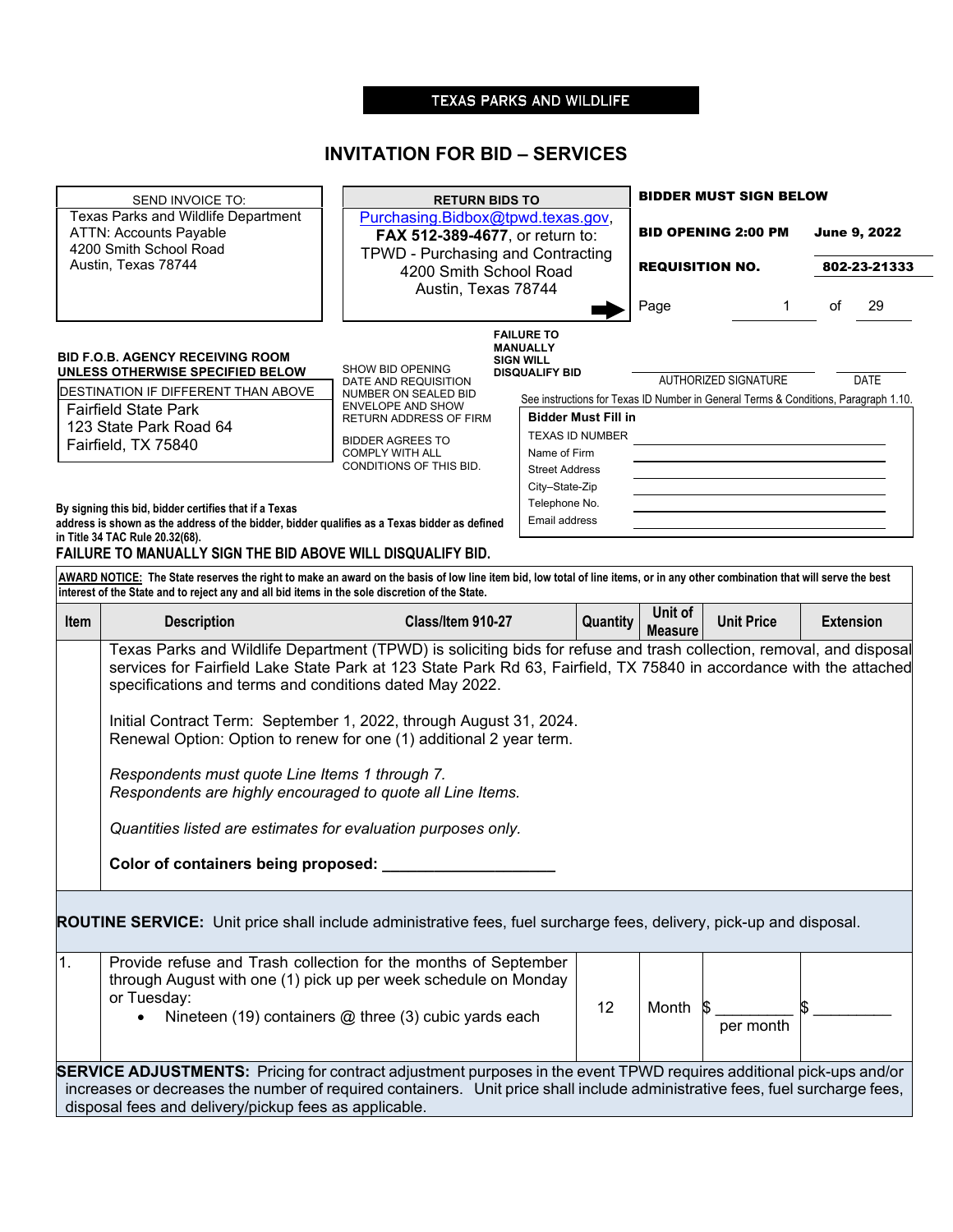| $\overline{2}$ . | Unit price per trip, to make an additional pick up outside of regularly                                                                                                                                                             |                |       |           |                          |
|------------------|-------------------------------------------------------------------------------------------------------------------------------------------------------------------------------------------------------------------------------------|----------------|-------|-----------|--------------------------|
|                  | scheduled pick ups.                                                                                                                                                                                                                 | $\overline{2}$ |       |           |                          |
|                  | Nineteen (19) containers @ 3 cubic yards each                                                                                                                                                                                       |                | Trip  |           |                          |
|                  |                                                                                                                                                                                                                                     |                |       | per trip  |                          |
| 3.               | Price adjustment for adding or deleting containers: Price to add or                                                                                                                                                                 |                |       |           |                          |
|                  | delete container(s) with one (1) pick-up per week scheduled on                                                                                                                                                                      |                |       |           |                          |
|                  | Monday or Tuesday:                                                                                                                                                                                                                  | 1              | Trip  |           |                          |
|                  | • One $(1)$ container $@$ three $(3)$ cubic yards.                                                                                                                                                                                  |                |       | Per each  |                          |
|                  |                                                                                                                                                                                                                                     |                |       |           |                          |
|                  | Unit Price quoted is per container per month.                                                                                                                                                                                       |                |       |           |                          |
| 4.               | Price adjustment to add or delete container(s) with one (1) pick-up                                                                                                                                                                 |                |       |           |                          |
|                  | per week scheduled on Monday or Tuesday:                                                                                                                                                                                            |                |       |           |                          |
|                  | One (1) container @ four (4) cubic yards each.                                                                                                                                                                                      | 1              | Trip  | Per each  |                          |
|                  |                                                                                                                                                                                                                                     |                |       |           |                          |
|                  | Unit Price quoted is per container per month.                                                                                                                                                                                       |                |       |           |                          |
| 5.               | Optional - Price adjustment to add or delete container(s) with pick-                                                                                                                                                                |                |       |           |                          |
|                  | ups as requested:                                                                                                                                                                                                                   |                |       |           |                          |
|                  | One (1) 30-yard roll-off container including setup, haul, and                                                                                                                                                                       | 1              | Month |           |                          |
|                  | disposal.                                                                                                                                                                                                                           |                |       |           |                          |
|                  |                                                                                                                                                                                                                                     |                |       | per trip  |                          |
|                  | Unit Price quoted is per container per month.                                                                                                                                                                                       |                |       |           |                          |
| 6.               | Optional - Price adjustment to add or delete container(s) with one                                                                                                                                                                  |                |       |           |                          |
|                  | (1) pick-up per week scheduled for Monday or Tuesday:                                                                                                                                                                               |                |       |           |                          |
|                  | One (1) container $\omega$ six (6) cubic yards each.                                                                                                                                                                                | 1              | Month |           |                          |
|                  |                                                                                                                                                                                                                                     |                |       | per month |                          |
|                  | Unit Price quoted is per container per month.                                                                                                                                                                                       |                |       |           |                          |
| 7.               | Optional - Price adjustment to add or delete container(s) with one                                                                                                                                                                  |                |       |           |                          |
|                  | (1) pick-up per week scheduled for Monday or Tuesday:                                                                                                                                                                               |                |       |           |                          |
|                  | One (1) container @ eight (8) cubic yards each.<br>$\bullet$                                                                                                                                                                        | 1              | Trip  |           |                          |
|                  |                                                                                                                                                                                                                                     |                |       | per each  |                          |
|                  | Unit Price quoted is per container per month.                                                                                                                                                                                       |                |       |           |                          |
|                  | <b>OPTIONAL ADDITIONAL SERVICE:</b> TPWD may require additional trash containers on an as needed basis. Unit price shall                                                                                                            |                |       |           |                          |
|                  | include administrative fees, fuel surcharge fees, disposal fees and delivery/pickup fees as applicable.                                                                                                                             |                |       |           |                          |
| 8.               | ATTENTION: Respondents are highly encouraged to submit a                                                                                                                                                                            |                |       |           |                          |
|                  | detailed Price List of additional services they provide,                                                                                                                                                                            |                |       |           |                          |
|                  | including but not limited to:                                                                                                                                                                                                       |                |       |           | <b>Attach Price List</b> |
|                  |                                                                                                                                                                                                                                     |                |       |           |                          |
|                  | a) Refuse and trash collection service for other container sizes                                                                                                                                                                    |                |       |           |                          |
|                  | b) Recycling Service                                                                                                                                                                                                                |                |       |           |                          |
|                  |                                                                                                                                                                                                                                     |                |       |           |                          |
| ப                | Offered by a Historically Underutilized Business certified by CPA.                                                                                                                                                                  |                |       |           |                          |
|                  | <b>PREFERENCES</b> See Section 2.38 of the State of Texas Procurement Manual regarding preferences.                                                                                                                                 |                |       |           |                          |
|                  | Check below to claim a preference under Title 34 TAC Rule 20.38                                                                                                                                                                     |                |       |           |                          |
|                  | □ Goods produced or offered by a Texas bidder that is owned by a Texas resident service-disabled veteran.<br>□ Goods produced in Texas or offered by a Texas bidder that is not owned by a Texas resident service-disabled veteran. |                |       |           |                          |
|                  | □ Agricultural products grown in Texas.                                                                                                                                                                                             |                |       |           |                          |
|                  | □ Agricultural products offered by a Texas bidder.<br>□ Services offered by a Texas bidder that is owned by a Texas resident service-disabled veteran.                                                                              |                |       |           |                          |
|                  | $\Box$ Services offered by a Texas bidder that is not owned by a Texas resident service disabled veteran.                                                                                                                           |                |       |           |                          |
|                  | □ Texas Vegetation Native to the Region.                                                                                                                                                                                            |                |       |           |                          |
|                  | □ USA produced supplies, materials or equipment.                                                                                                                                                                                    |                |       |           |                          |
|                  | <b>D</b> Products of persons with mental or physical disabilities.                                                                                                                                                                  |                |       |           |                          |
|                  | $\Box$ Products made of recycled, remanufactured, or environmentally sensitive materials including recycled steel.<br>□ Energy Efficient Products.                                                                                  |                |       |           |                          |
|                  | □ Rubberized asphalt paving material.                                                                                                                                                                                               |                |       |           |                          |
|                  | □ Recycled motor oil and lubricants.                                                                                                                                                                                                |                |       |           |                          |
|                  | □ Products produced at facilities located on formerly contaminated property.<br>□ Products and services from economically depressed or blighted areas.                                                                              |                |       |           |                          |
|                  | $\Box$ Vendors that meet or exceed air quality standards.                                                                                                                                                                           |                |       |           |                          |
|                  | □ Recycled or Reused Computer Equipment of Other Manufacturers.<br>□ Foods of Higher Nutritional Value.                                                                                                                             |                |       |           |                          |
|                  |                                                                                                                                                                                                                                     |                |       |           |                          |
|                  | FOR FURTHER INFORMATION CONTACT PURCHASER:                                                                                                                                                                                          |                |       |           |                          |
|                  | Christina M. Brown, CTCD CTCM - PHONE: (903)-920-2185<br>E-mail: Purchasing.Bidbox@tpwd.texas.gov                                                                                                                                   |                |       |           |                          |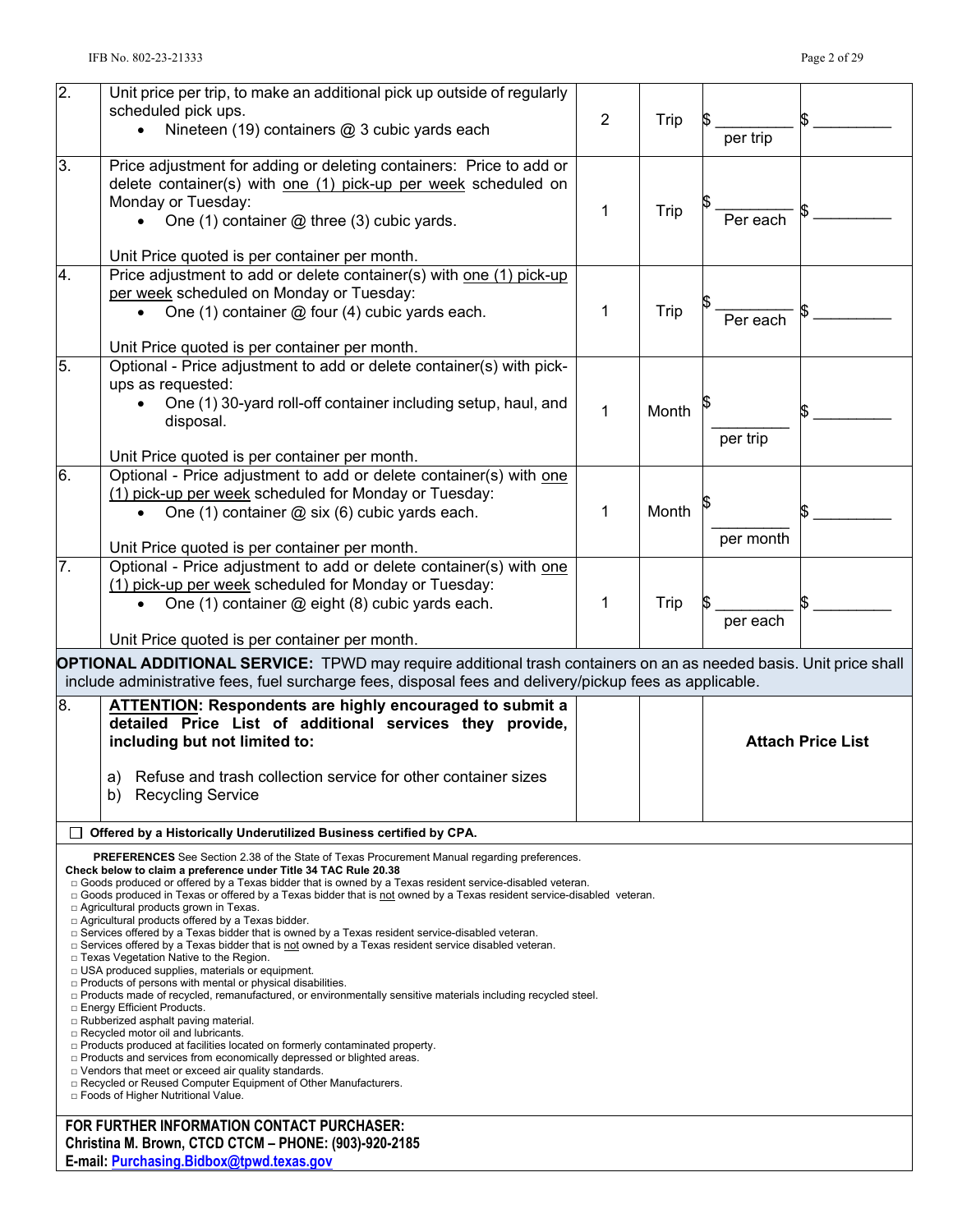## **Solicitation 802-22-21333 Specifications for Refuse and Trash Collection, Removal and Disposal Services Fairfield State Park**

- **1. INTRODUCTION:** Texas Parks and Wildlife Department (TPWD) is soliciting bids for refuse and trash collection, removal, and disposal services for Fairfield State Park, located at 123 State Park Road 64, Fairfield, TX 75840, in accordance with the following specifications and terms and conditions. The Contractor shall provide all labor, equipment, materials and any other need necessary or incidental to perform service in accordance with the terms and conditions as set forth herein.
- **2. TERM OF CONTRACT:** Contract shall commence upon date of award or September 1, 2022 whichever is later, and continue through August 31, 2024, unless sooner terminated under the terms of this contract.
	- 2.1. Contract Renewals**:** This contract may be renewed for up to one (1) additional two (2) year periods, provided both parties agree in writing to do so, based on funds availability and vendor performance. Any extension shall be at the same terms and conditions, plus any approved changes, to include annual price increase effective on the first day of each contact year, in accordance with Section 7, Subsection 7.1 and shall be based upon funds availability and vendor performance. If the contract is extended under this option, the contractor shall be given written notification of the period in which the services shall occur after being determined by the TPWD.
	- 2.2. Contract Extensions: In the event that the contract(s), if any, resulting from the award of this IFB shall terminate or be likely to terminate prior to the making of an award for a new contract for the identified products and/or services, TPWD may, with the written consent of the awarded supplier(s), extend the contract for a period of time as may be necessary to permit TPWD continued supply of the identified products and/or services (not to exceed twelve month extension period). Any extensions shall be at the same terms and conditions, plus any approved changes.
	- 2.3. The contract shall terminate upon full performance of all requirements contained in this contract, unless otherwise extended or renewed, as provided in accordance with the contract terms and conditions.
- **3. SITE INSPECTION:** Bidders are highly encouraged to attend a pre-bid site visit to inspect the work site to become familiar with the job conditions and determine equipment and materials needed to conduct the requested services. *Failure to give proper consideration in the response submission to site conditions will not constitute grounds for additional compensation.*

Bidders may schedule attendance by contacting: Daniel Stauffer (903)389-4999

#### **4. SERVICE REQUIREMENTS:**

#### **The Contractor shall:**

- 4.1. Provide all labor, materials, equipment, tools, transportation, methods of communication necessary to meet requirements of the specified services throughout the term of the contract. All service shall be performed in accordance with good industry practice.
- 4.2. Designate a Contract Manager that is a permanent staff employee, is the primary party responsible for the dayto-day operation of the service in accordance with the requirements of the contract and shall serve as the primary point of contact for TPWD.
- 4.3. Provide service in accordance with all federal, state and local applicable laws, standards, regulations, and ordinances necessary to perform the services, including, but not limited to:
	- 4.3.1. Texas Water Code Title 1, Chapter 1, Section 361.091, Health and Safety Code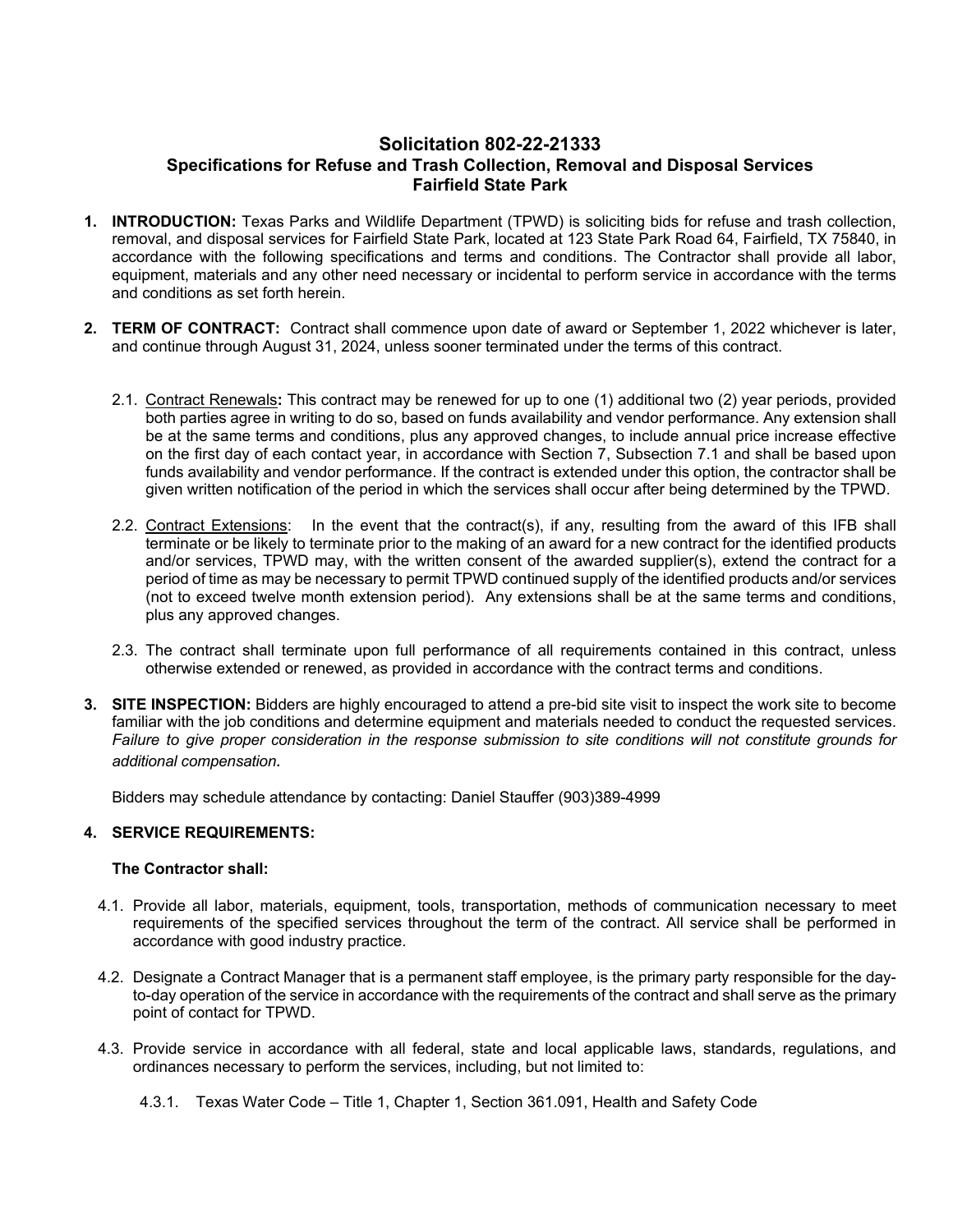- 4.3.2. Code of Federal Regulations (CFR 40) Protection of Environment, Chapter I: Subchapters D, I, and N
- 4.3.3. Code of Federal Regulations (CFR 49) Transportation, Subtitle B, Other Regulations relating to **Transportation**
- 4.3.4. 42 U.S.C. 7401 Clean Air Act
- 4.3.5. 33 U.S.C. 1251 Summary of Clean Water Act
- 4.3.6. 42 U.S.C. 6901 Solid Waste Disposal Act
- 4.4. Have and maintain all applicable permits, licenses and other authorizations required for compliance with federal, state, local laws, regulations, and ordinances, and comply with all requirements for vector and odor control.
- 4.5. Provide all required safety equipment and instruct personnel to observe all safety policies, rules and requirements at all times, including, but not limited to, wearing hard hats, safety shoes, goggles and other safety items.
- 4.6. Be responsible for restoring any TPWD facilities, structures or trees damaged as a result of contractor's operation. Contractor shall also be responsible for any damage to private property and injury to any person as a result of his operation. Contractor will notify TPWD immediately of damage to Park or private property, and injury to any person. Contractor's vehicles will be driven on existing roads and parking areas only.
- 4.7. Both parties hereto, in the performance of this contract, shall act in an individual capacity and not as agents, employees, partners, joint ventures or associates of one another. The employees or agents of one party shall not be deemed or construed to be the employees or agents of the other party for any purposes whatsoever. The contractor shall be responsible for providing all necessary unemployment and workers' compensation insurance for the contractor's employees.
- 4.8. Begin service on the agreed upon date between TPWD and Contractor.
- 4.9. Have an adequate inventory of trash containers necessary to fulfill the requirements of the solicitation on an asneeded basis. Trash containers shall meet the following requirements:
	- 4.9.1. Painted only brown, green, blue or color as agreed upon by TPWD.
	- 4.9.2. Undamaged and in good condition.
	- 4.9.3. Leak proof; Drain plugs shall be securely in place to prevent discharges.
	- 4.9.4. Clear of any graffiti or advertising, except the advertising logo of the contractor.
	- 4.9.5. Insect and rodent resistant; Must have hatches or lid covers to keep animals and rodents out and to prevent rainwater from entering the trash container.
	- 4.9.6. Container construction, materials and condition are subject to TPWD approval. If container(s) is determined unacceptable by TPWD, the container must be replaced within 14 days of request. Containers that are deemed unacceptable include but are not limited to rubber and plastic.
- 4.10. Furnish, install, set in place and maintain trash containers in the quantity, size, location and pick-up frequency as specified by the designated TPWD representative. The anticipated quantity of containers and pick-up frequency will be based on park visitation as outlined in the table below. The contractor shall adjust the number of containers during peak and non-peak seasons as specified by the designated TPWD representative. Such containers shall be installed and remain in place at locations or areas designated by TPWD.

| <b>MONTHS</b>               | <b>CONTAINER</b><br><b>SIZE</b> | <b>NUMBER OF</b><br><b>CONTAINERS</b> | TIME AND FREQUENCY OF PICK-UPS                                                                                                       |
|-----------------------------|---------------------------------|---------------------------------------|--------------------------------------------------------------------------------------------------------------------------------------|
| September through<br>August | Three $(3)$<br>cubic yards      | Nineteen (19)                         | Trash pick-up one (1) time per week on<br>Monday or Tuesday Pickup day to be<br>mutually agreed upon between TPWD and<br>Contractor. |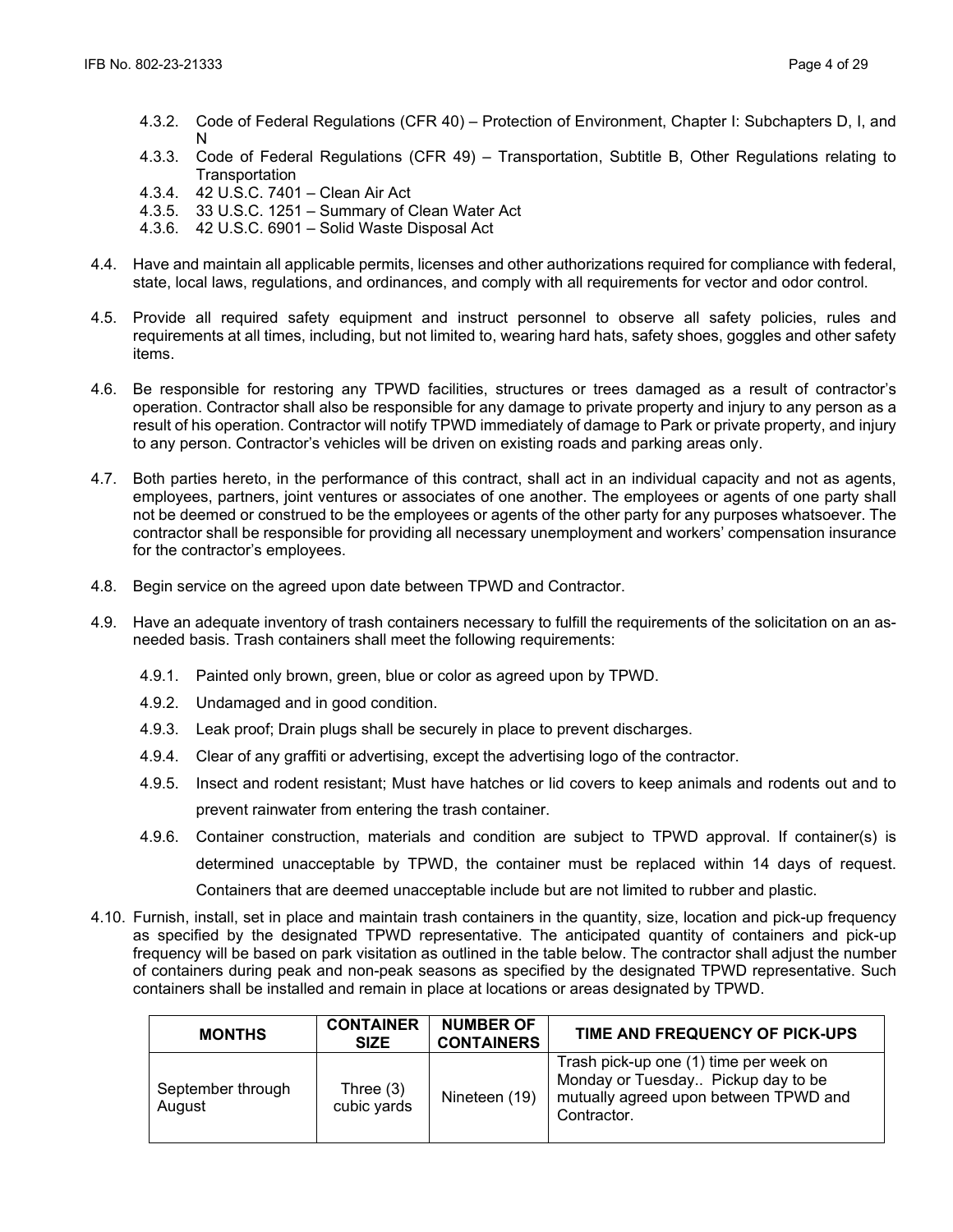Additional pick-ups may be required on an as-needed basis. Estimated Annual Quantity: Two (2)

- 4.11. Provide service including, but not limited to, delivery, emptying containers and haul off of trash between the hours of 8:00 A.M. and 5:00 P.M. CT on designated collection days or as specified by the designated TPWD representative. When holidays fall on a scheduled pickup day, pickups shall occur on the following day.
- 4.12. Adjust the quantity of containers, size of containers and frequency of pick-ups as requested by the designated TPWD representative. *(Note: TPWD reserves the right to add or decrease the number of containers, change the size of the containers, and/or adjust the frequency of pickups, based upon actual needs/usage for the life of the contract.)*
	- 4.12.1. Weekly pick-up totals may vary as each period requires, however off-season and peak pricing shall remain at a flat monthly fee.
	- 4.12.2. Extra pick-up trips must be provided on an as needed basis as requested by TPWD. Additional pickups requested by TPWD will be charged in addition to the monthly rate at the quoted price on page 2 of the solicitation document.
- 4.13. Adjust the monthly charge and amount based on the applicable unit price bid, quantity and size of containers, and frequency of pick-ups.
- 4.14. Collect trash from all containers when and as requested by the designated TPWD representative. Each pick-up shall include servicing all containers, whether filled or not. Contractor shall provide more or fewer pick-ups at the bid price per pick-up as requested by the designated TPWD representative.
- 4.15. Ensure the container area is kept clean. Immediately clean up any spillage of solid waste materials in the collection operation.
- 4.16. Provide necessary maintenance and/or periodic change out and cleaning of containers to keep them in operating condition, including repairs to containers, cleaning and painting to maintain sanitary conditions. Provide replacement trash containers during any off-site maintenance.
- 4.17. Haul solid waste materials in suitable vehicles.
- 4.18. Be responsible for disposal of contents in trash containers into a government approved and regulated landfill.

## **5. MINIMUM QUALIFICATIONS:**

A contract shall be awarded ONLY to a contractor who is experienced in providing the services contained herein. Awarded contractor shall meet the following minimum qualifications:

- 5.1. Must have been engaged in the business of providing the specified services for a minimum of three (3) years. Recent start-up businesses do not meet the requirements of this solicitation.
- 5.2. Complete *Exhibit A – Company Profile, and Exhibit B - Past Projects with Corresponding References***,**  and return with bid.
- 5.3. References must be verifiable by phone or email within ten (10) working days of bid evaluation.

**Note**: A start up business is defined as a new company that has no previous operational history or expertise in the relevant business and is not affiliated with a company that has that history of expertise.

## **6. TPWD RESPONSIBILITIES:**

6.1. TPWD will designate a Contract/Project Manager upon contract award.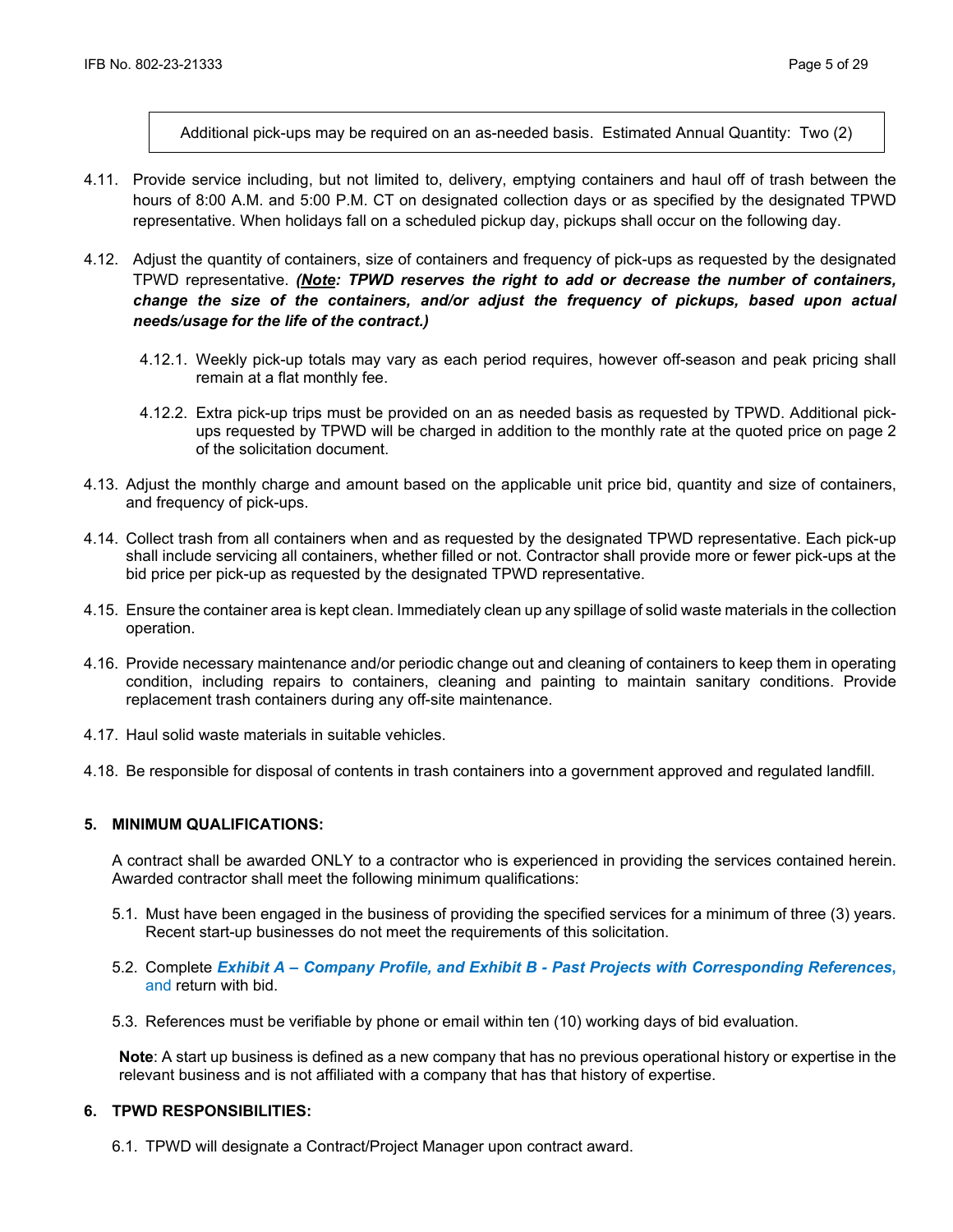- 6.2. TPWD will furnish no material, labor, equipment, or facilities unless otherwise provided for in this contract.
- 6.3. TPWD will monitor vendor performance. Failure to provide services in accordance with requirements specified herein and the resulting contract(s) and adherence to the TPWD Terms and Conditions may be considered, by TPWD, as unsatisfactory performance by the contractor. An unsatisfactory performance may result in a negative vendor performance report, or cancellation of the contract or both. An unsatisfactory performance determination includes, but is not limited to:
	- 6.3.1. One service 'call back' to correct the same problem within 30 calendar days.
	- 6.3.2. Contractor fails to provide removal and disposal of trash based upon the frequency of requirements as mutually agreed.
		- 6.3.2.1. If Contractor does not provide the removal and disposal of trash based on the frequency of requirements as mutually agreed upon, TPWD may deduct a prorated amount based on the daily rate for type of container that was not removed or replaced.

#### **7. PRICE ADJUSTMENT:**

- 7.1. Annual Price Escalation: Price increases may be allowed with an approved justification on an annual basis upon mutual agreement of both parties, not to exceed five percent (5%). TPWD reserves the right to accept the proposed price, to propose an alternate price, or to terminate the contract for convenience.
- 7.2. Landfill Disposal Fees: Price of the contract may be adjusted periodically because of increases in landfill disposal fees. Any request for price increase must contain sufficient documentation to (1) justify the need for an increase, (2) identify the amount of increase in disposal fees, and (3) show that the increase in fees is applicable to all users of the disposal site. Only one increase per 12-month period will be considered. Upon receipt of request for price increase, TPWD reserves the right to (1) approve the request or some percent thereof, (2) disapprove the request for lack of supporting documentation, or (3) terminate the contract for convenience.
- **8. SAFETY**: ALL EQUIPMENT USED ON GOVERNMENT PROPERTY WILL BE IN ACCORDANCE WITH O.S.H.A. REGULATIONS. ALL SAFETY EQUIPMENT WILL BE USED AT ALL TIMES WHEN OPERATING EQUIPMENT ON GOVERNMENT PROPERTY.
- **9. ADDITIONAL SERVICES:** Where found to be in the best interest of TPWD, this contract may be amended in writing to provide for additional services, provided that such additional services are within the original scope and intent of the contract. For example, roll-off containers of various sizes are needed during the term of contract. In such cases, the contractor shall provide a written quotation. TPWD contracting section will execute an amendment for additional services, no additional services shall be performed without a fully executed amendment to the contract.
- **10. QUANITIES:** Quantities listed are projected order quantities. TPWD reserves the right to increase or decrease quantities prior to award depending on bid results and budget constraints.

#### **11. INSURANCE:**

Contractor shall procure and maintain during the entire period of their performance under this contract the following minimum insurance.

| <b>Type of Insurance</b>    | <b>Each Occurrence/Aggregate</b> |
|-----------------------------|----------------------------------|
| <b>Workers Compensation</b> | Statutory                        |
| <b>Employer's Liability</b> |                                  |
| Bodily Injury by Accident   | \$500,000 Ea. Accident           |
| Bodily Injury by Disease    | \$500,000 Ea. Employee           |
| Bodily Injury by Disease    | \$500,000 Policy Limit           |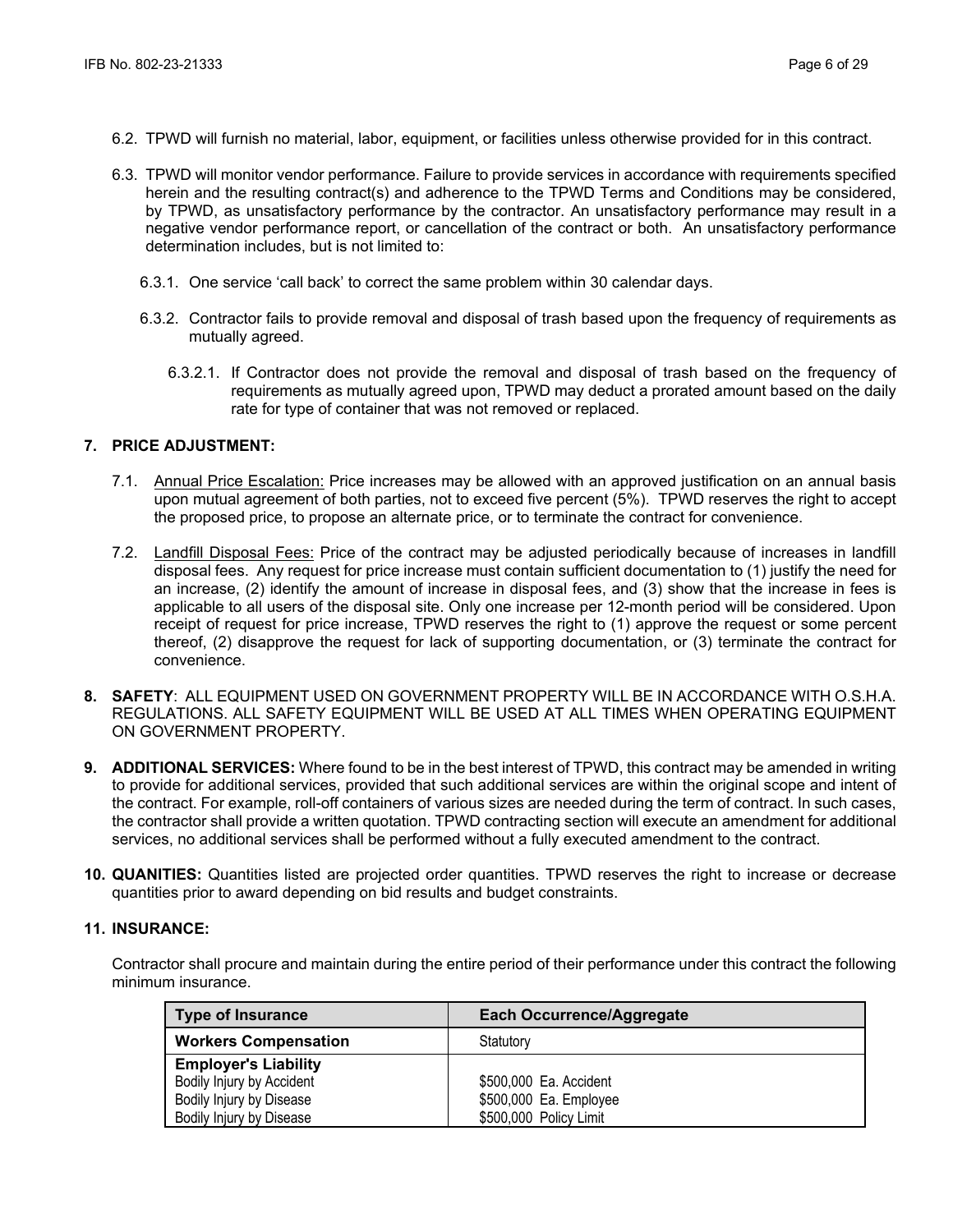| <b>Commercial General Liability</b><br>General Aggregate Applies Per Project | \$500,000 Bodily Injury & Property Damage - Each Occurrence<br>\$1,000,000 Aggregate Limit<br>\$5,000 Medical Expense Each Person<br>\$500,000 Personal Injury & Advertising Liability<br>\$1,000,000 Products / Completed Operations Aggregate Limit |
|------------------------------------------------------------------------------|-------------------------------------------------------------------------------------------------------------------------------------------------------------------------------------------------------------------------------------------------------|
| <b>Automobile Liability</b><br>All Owned, Hired and Non-Owned Vehicles       | \$500,000 Combined Single Limit                                                                                                                                                                                                                       |

*Note: Workers' Compensation is required by an "employer" which is defined as "a person who employs one or more employees." If respondent has no employees, such insurance is not required. If respondent claims they have no employees, TPWD will require a statement to that fact.*

Policy must contain an additional insured endorsement: *The State of Texas, acting through Texas Parks and Wildlife Department and its officers and employees, is listed as an additional insured and loss payee.*

Prior to the commencement of the job and not later than ten (10) days following award, the Contractor shall furnish to TPWD, for approval, a certificate of insurance as proof that the required insurance is in full force and effect.

**The certificate of insurance shall be sent to: Purchasing & Contracting, Texas Parks & Wildlife Department, 4200 Smith School Road, Austin, Texas 78744; [purchasing@tpwd.texas.gov](mailto:purchasing@tpwd.texas.gov) or may be faxed to (512) 389- 4677.**

## **12. INQUIRIES:**

12.1. CONTACT: All requests, questions, or other communications about this Solicitation shall be made in writing to TPWD's Purchasing Department, addressed to the following person:

> Christina M. Brown, Purchaser Phone: (903)-920-2185 Texas Parks & Wildlife Department Fax: (512) 389-4677 4200 Smith School Road, Austin, Texas 78744 [Purchasing.Bidbox](mailto:Purchasing.Bidbox@tpwd.texas.gov)[@tpwd.texas.gov](mailto:Purchasing.Bidbox@tpwd.texas.gov)

- 12.2. CLARIFICATIONS: TPWD will allow written requests for clarification of this Solicitation. Questions may be faxed or e-mailed to the point-of-contact listed above **a minimum of 5 days before the specified date listed on the IFB Cover Page (Page 1). Answers to questions shall be provided by an Addendum, it is the responsibility of interested parties to periodically check the ESBD and TPWD websites for updates/addenda to this solicitation prior to submitting a bid.** Questions should be submitted in the following format: a) Reference the Solicitation number; b) Reference the Section number, Page number, Paragraph number, and Text of passage being questioned; and c) Question.
- 12.3. PROHIBITED COMMUNICATIONS: Upon issuance of this solicitation, TPWD, its representative(s), or partners will not answer questions or otherwise discuss the contents of this Solicitation with any potential Respondent or their representative(s), except for the written inquires described in *Section 11.2* above. Attempts to ask questions by phone or in person will not be allowed or recognized as valid. **Failure to observe this restriction may disqualify respondent**. Respondent shall rely only on written statements issued through or by TPWD's purchasing staff. This restriction does not preclude discussions between affected parties for the purposes of conducting business unrelated to this solicitation.

## **13. DELIVERY AND ACCEPTANCE:**

- 13.1. **Project Completion Delays:** If delay is foreseen, Contractor shall give written notice to TPWD. Default in promised Completion without accepted reasons or failure to meet specifications authorizes TPWD to purchase services of this contract elsewhere and charge any increased costs for the services, including the cost of re-soliciting, to the Contractor.
- 13.2. **Acceptance:** All services performed will be subject to acceptance inspection upon completion. Acceptance inspection will not take more than five (5) working days, weather permitting. Vendor will be notified within this time frame of any units not delivered in full compliance with the purchase order specifications.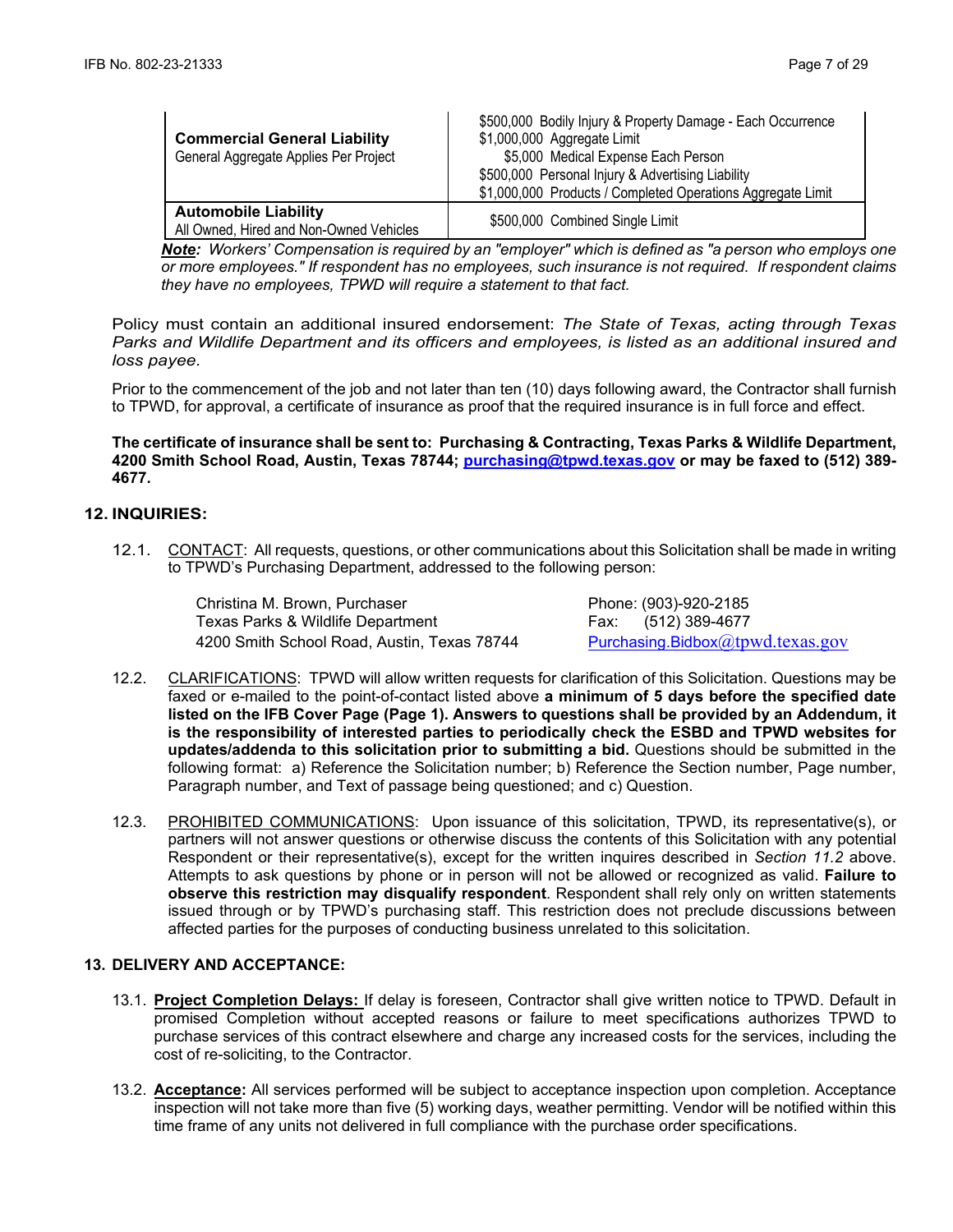#### **14. BID RESPONSE INSTRUCTIONS:**

#### 14.1. **Bid Submission**:

- 14.1.1 Submission Deadline: All bids shall be received and time stamped at TPWD **prior** to 2:00 PM Central Time on the "Bid Opening" date specified on the IFB Cover Page (page 1). Late bids will not be considered under any circumstance and will be returned.
- 14.1.2 General Format: Respondent shall submit one (1) bid response, signed dated and completed.
- 14.1.3. Bid Delivery: Bids may be returned via email to **[Purchasing.BidBox@tpwd.texas.gov,](mailto:Purchasing.BidBox@tpwd.texas.gov)**  mail, hand-delivery or fax to (512) 389-4677.
- 14.1.4. Bids returned by mail or hand delivery should be placed in a sealed envelope and correctly identified with IFB number, submittal deadline/opening date and time. Bids returned by fax should include a fax cover sheet correctly identified with IFB number, submittal deadline/opening date and time. It is the Bidder's responsibility to appropriately mark and deliver the bids to TPWD by the specified date.
- 14.1.5. Respondents are responsible for all costs of bid preparation.
- 14.2. **Bid Content:** Below is a summary of required and requested information. Bids submitted without this information will be evaluated accordingly. TPWD reserves the right, in its sole judgment and discretion, to waive minor technicalities and errors in the best interest of the state.
	- 14.2.1 Bid Form: Respondent must submit the IFB form, signed, dated and completed. *Failure to submit this information will result in disqualification of bid.*
	- 14.2.2 Exhibit A: Company Profile
	- 14.2.3. Exhibit B: Past Projects With Corresponding References

#### **15. EVALUATION AND AWARD:**

- 15.1. An award will be made on an all or none basis. Only responses submitted by the bid opening, with required submittal documents and meeting qualifications will be considered. Failure to submit the required information may be cause for rejection of the bid response. TPWD reserves the right to waive informalities and minor irregularities in bids received.
- 15.2 TPWD reserves the right to consider respondent qualifications, equipment, facility, references; conduct studies and other investigations as necessary to evaluate any response; request additional relevant information; disqualify bid based on unsatisfactory reference checks, reports and records of service.
- 15.3. Award: TPWD will award a Contract to the respondent whose quote is considered to be the Best Value to TPWD, price and other factors considered. The following factors may be used to evaluate bids:
	- 15.3.1. Lowest Price
	- 15.3.2. Ability, Qualifications and Experience Meeting or Exceeding the Requirement
	- 15.3.3. Delivery / Service Schedule
	- 15.3.4. Past Performance

#### **16. INVOICING AND PAYMENT**

- 16.1. The following procedures apply to invoicing and payment in addition to those listed in the *General Terms and Conditions, Para. 9:*
- 16.2. Contractor to submit invoice(s) to: Texas Parks & Wildlife, Accounts Payable, 4200 Smith School Road, Austin, Texas 78744.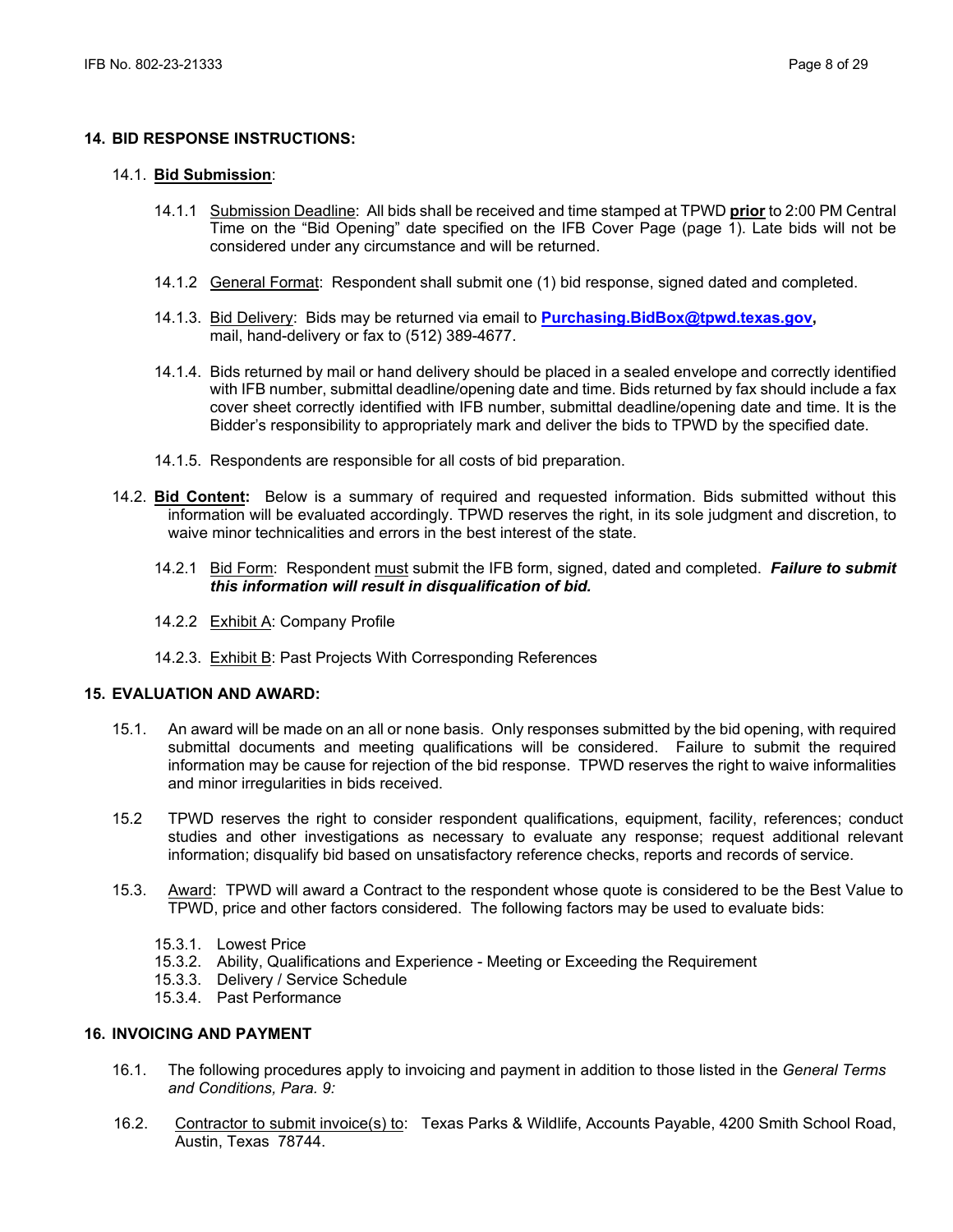#### 16.3. Invoices must show:

- 16.3.1. Name of Contractor exactly as shown on the contract, Texas Payee Identification Number (PIN), and correct "Remit to" address
- 16.3.2. Name of receiving entity
- 16.3.3. Contract/purchase order number
- 16.3.4. Description, quantity, unit of measure, unit price, extended price of each item
- 16.3.5. Total price
- 16.3.6. Discount, if applicable, extended and deducted to arrive at a NET TOTAL for invoice
- 16.3.7. Attach supporting documentation, if required

#### 16.4. Payment:

- 16.4.1. Contractor will be paid for the services performed as invoiced. If another payment mechanism is agreed to by the parties, then contractor will be paid in accordance with the agreement approved by the parties.
- 16.4.2. Payment normally will be made to the Contractor within 30 days after receipt of a properly prepared invoice or the receipt of and the acceptance of services ordered, whichever is later. State agencies are required by state law to pay properly submitted invoices within 30 days or the Contractor may charge a late payment fee established by law.
- 16.4.3. Payments for services purchased with state appropriated funds will be made through state warrants issued by the Comptroller of Public Accounts. Payments by qualified ordering entities will be made through the entities local payment system.
- 16.5. Electronic payment may be available through some ordering entities. Contact Accounts Payable at 512- 389-4833 for additional information.

# **17. BIDDER AFFIRMATION**

- 17.1.Bidder has not given, offered to give, nor intends to five at any time hereafter any economic opportunity, future employment, gift, load, gratuity, special discount, trip, favor, or service to a public servant connected with the submitted bid.
- 17.2. Pursuant to Texas Government Code, Title 10, Subtitle D, Section 2155.004(a), the bidder has not received compensation for participation.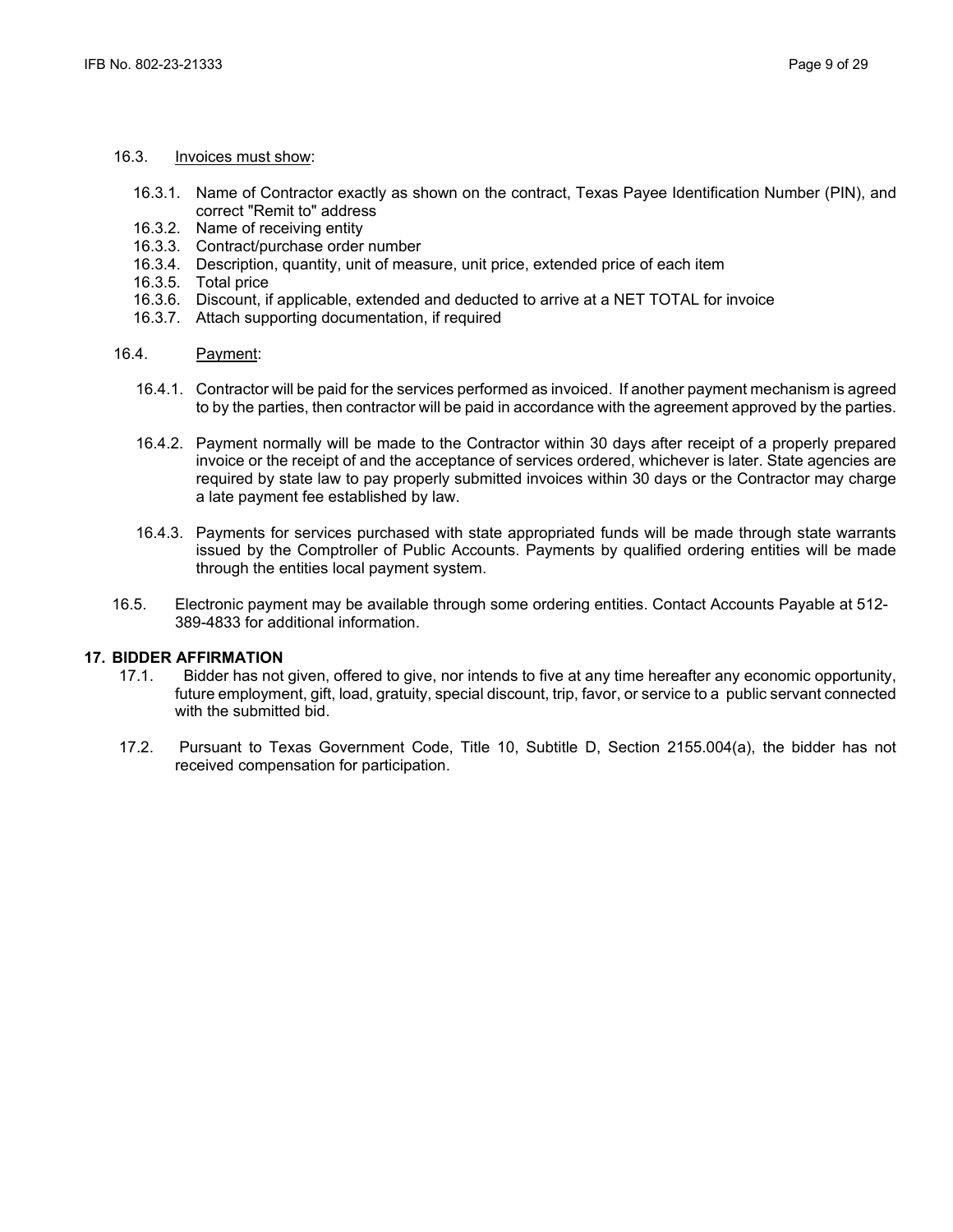## **EXHIBIT A- COMPANY PROFILE**

**Respondent shall use this exhibit (or a reasonable facsimile) to clearly demonstrate how they meet the requirements set forth in this IFB.** This form may be modified as needed to comply with the requirement to document company information. *Failure to return this exhibit (or a reasonable facsimile) may result in the proposal being considered non-responsive.*

| <b>Company Name:</b>                                                                                                 |  |                                                                                                                              |  |  |
|----------------------------------------------------------------------------------------------------------------------|--|------------------------------------------------------------------------------------------------------------------------------|--|--|
| <b>Number Years in Business:</b>                                                                                     |  | <b>Number of</b><br><b>Employees:</b>                                                                                        |  |  |
| Principal place of business (Corporate Headquarters):                                                                |  |                                                                                                                              |  |  |
| <b>Address:</b>                                                                                                      |  |                                                                                                                              |  |  |
| City, State, Zip:                                                                                                    |  |                                                                                                                              |  |  |
| Facility responsible for servicing the contract:                                                                     |  |                                                                                                                              |  |  |
| <b>Address:</b>                                                                                                      |  |                                                                                                                              |  |  |
| City, State, Zip:                                                                                                    |  |                                                                                                                              |  |  |
| Contact Person regarding company's proposal submission to the solicitation:                                          |  |                                                                                                                              |  |  |
| Name / Title:                                                                                                        |  |                                                                                                                              |  |  |
| <b>Phone Number:</b>                                                                                                 |  | <b>Fax Number:</b>                                                                                                           |  |  |
| <b>Email Address:</b>                                                                                                |  |                                                                                                                              |  |  |
| solicited in this IFB.                                                                                               |  | Personnel who will be responsible for the management and day-to-day operations of the services                               |  |  |
| Name/Title:                                                                                                          |  |                                                                                                                              |  |  |
| years.                                                                                                               |  | Indicate if your company or any of its subsidiaries filed or met criteria for bankruptcy within last five                    |  |  |
| If yes, explain.<br>No                                                                                               |  |                                                                                                                              |  |  |
|                                                                                                                      |  | Indicate if your company or any of its subsidiaries has been involved in litigation within last five years. If yes, explain. |  |  |
| If yes,<br>Yes<br><b>No</b><br>explain.                                                                              |  |                                                                                                                              |  |  |
| Description of firm's background, history, and qualifications:<br>(You may attach additional page for this section.) |  |                                                                                                                              |  |  |
|                                                                                                                      |  |                                                                                                                              |  |  |
|                                                                                                                      |  |                                                                                                                              |  |  |
|                                                                                                                      |  |                                                                                                                              |  |  |
|                                                                                                                      |  |                                                                                                                              |  |  |
|                                                                                                                      |  |                                                                                                                              |  |  |
|                                                                                                                      |  |                                                                                                                              |  |  |
|                                                                                                                      |  |                                                                                                                              |  |  |
|                                                                                                                      |  |                                                                                                                              |  |  |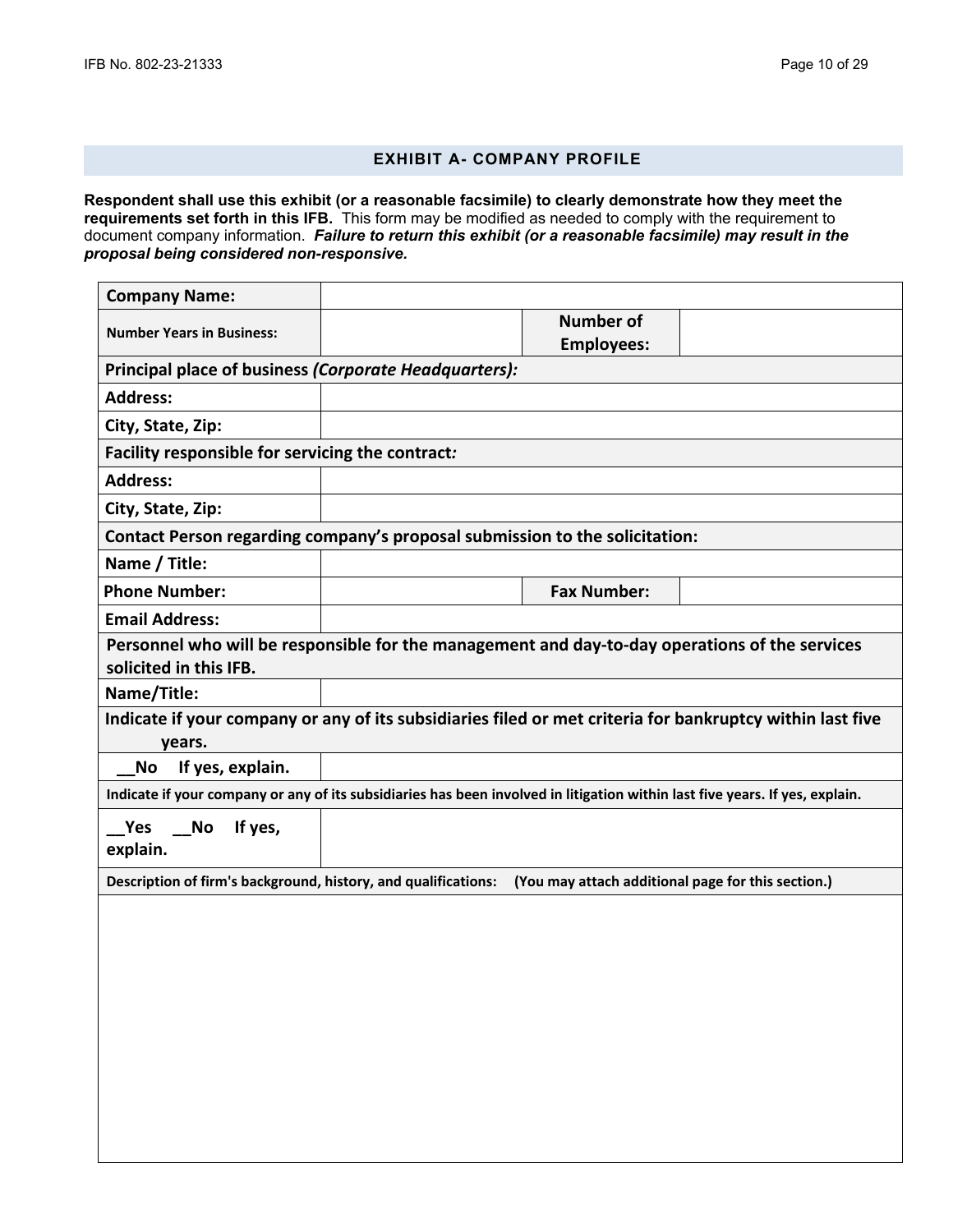#### **EXHIBIT B – PAST PROJECTS WITH CORRESPONDING REFERENCES**

**Respondent Name: \_\_\_\_\_\_\_\_\_\_\_\_\_\_\_\_\_\_\_\_\_\_\_\_\_\_\_\_\_\_\_\_\_\_\_\_\_\_\_\_\_\_\_\_**

*Respondents shall use this exhibit (or reasonable facsimile) to provide a minimum* **of three (3) references** for jobs completed within the last five (5) years. The references shall illustrate recent experience successfully completing work of a similar nature and scope as the work described in this IFB. *Attention: Do NOT use TPWD staff or past work performed for TPWD as a "reference" in Exhibit B.* This form may be modified as needed to comply with the requirement to document company information. *Failure to return this exhibit (or a reasonable facsimile) may result in the proposal being considered non-responsive. TPWD reserves the right to check references prior to award. Any negative responses received may be grounds for disqualification of the proposal.*

#### REFERENCE 1:

| Company Name:                       |  |
|-------------------------------------|--|
| <b>Company Address:</b>             |  |
| Contact Name/Title/Phone:           |  |
| Service Period:                     |  |
| <b>Brief Description of Project</b> |  |
|                                     |  |
|                                     |  |
|                                     |  |
|                                     |  |

#### REFERENCE 2:

| Company Name:                       |  |
|-------------------------------------|--|
| <b>Company Address:</b>             |  |
| Contact Name/Title/Phone:           |  |
| Service Period:                     |  |
| <b>Brief Description of Project</b> |  |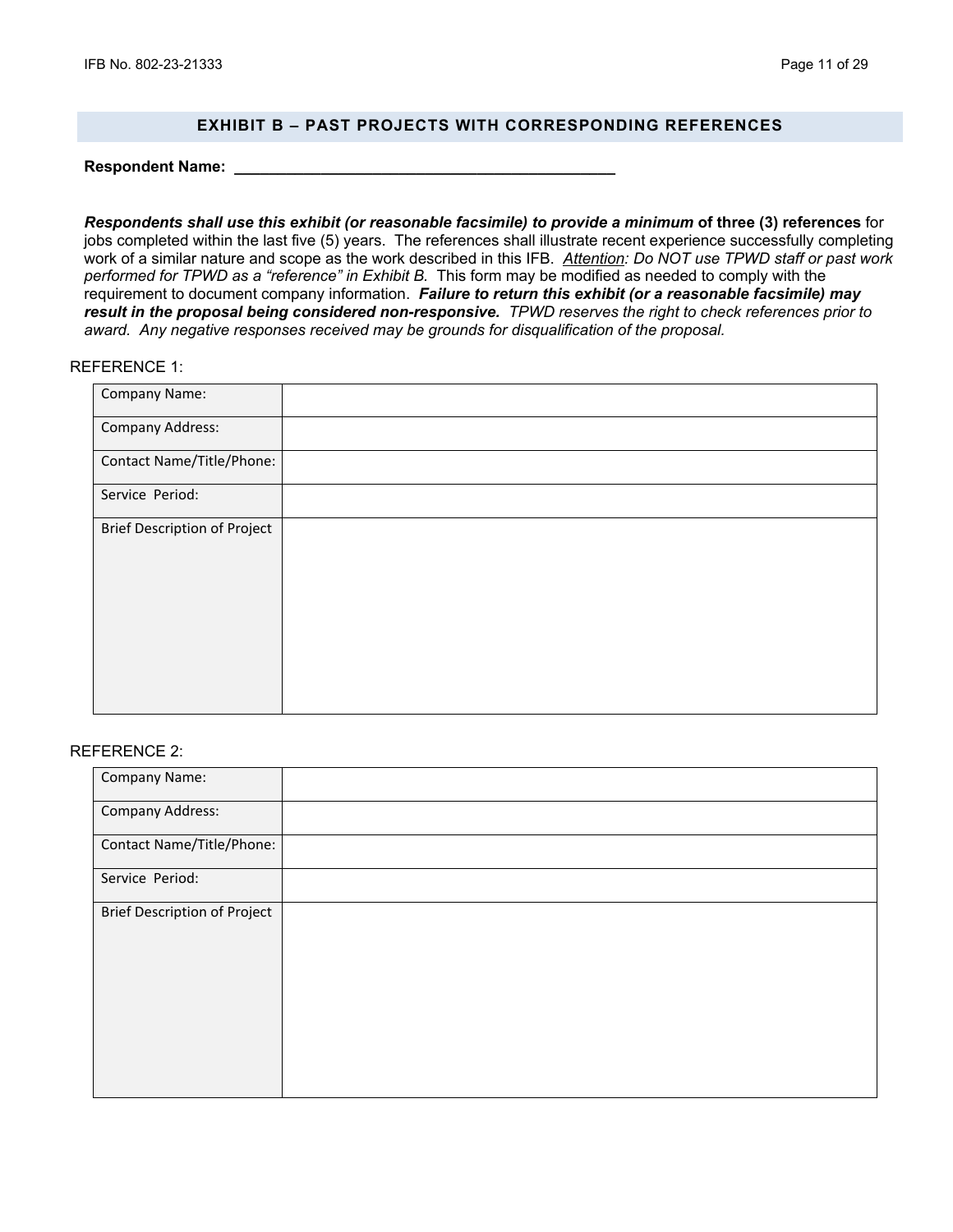## REFERENCE 3:

| Company Name:                       |  |
|-------------------------------------|--|
| <b>Company Address:</b>             |  |
| Contact Name/Title/Phone:           |  |
| Service Period:                     |  |
| <b>Brief Description of Project</b> |  |

## REFERENCE 4:

| Company Name:                       |  |
|-------------------------------------|--|
| <b>Company Address:</b>             |  |
| Contact Name/Title/Phone:           |  |
| Service Period:                     |  |
| <b>Brief Description of Project</b> |  |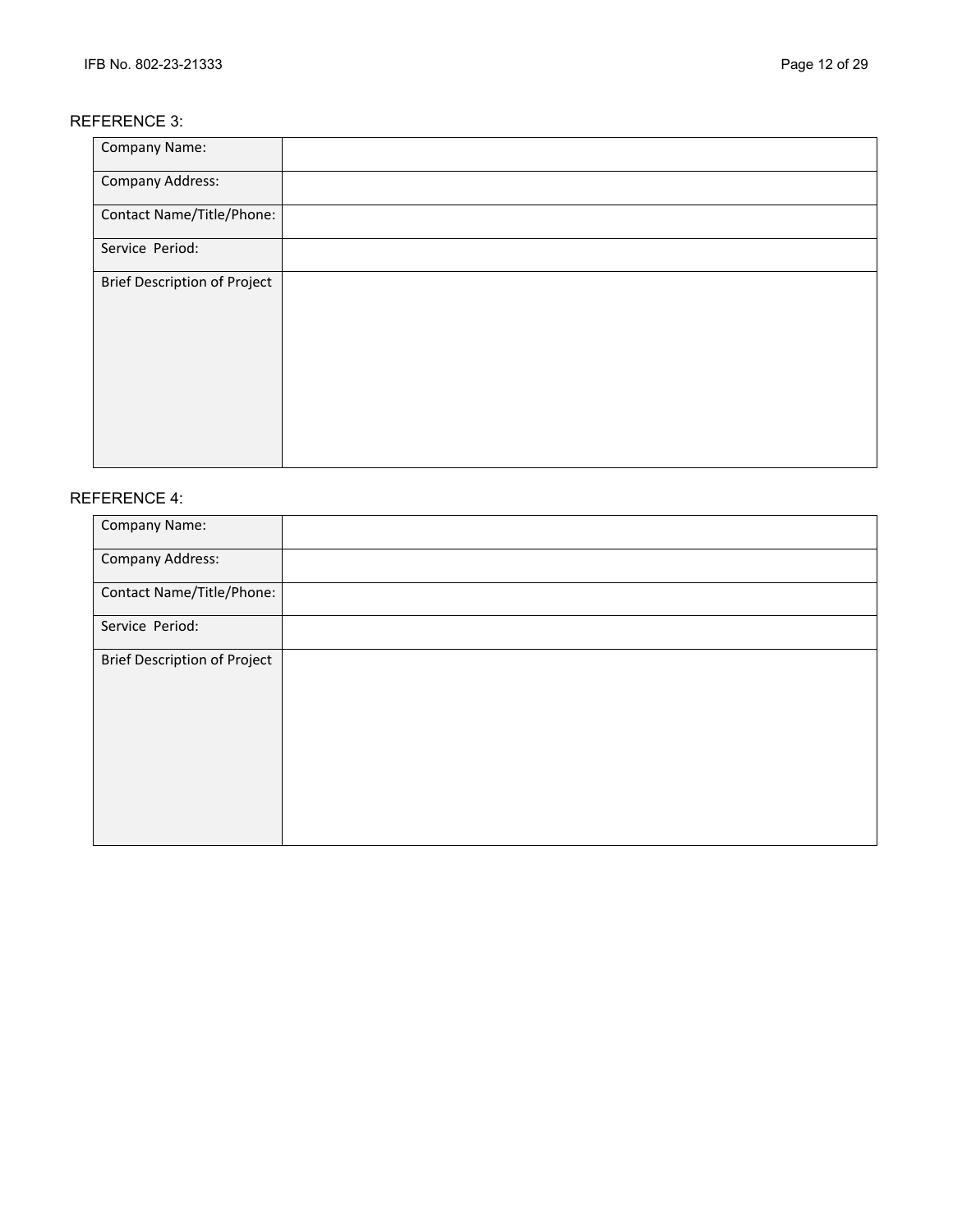# **GENERAL TERMS AND CONDITIONS**

#### MARCH 2022

## (ITEMS BELOW APPLY TO AND BECOME A PART OF THE CONTRACT)

Any Contract awarded as a result of this solicitation will contain the General Terms and Conditions listed below in this Section. Subcontractors are also obliged to comply with these provisions.

- **1. DEFINITIONS:** As used throughout this solicitation, the following terms have the meaning set forth below. All other terms have the meaning set forth in Webster's II New College Dictionary.
	- 1.1. Bidder: An individual or entity that submits a bid. The term includes anyone acting on behalf of the individual or entity that submits a bid, such as an agent, employee and representative. See Respondent.
	- 1.2. Contractor: The individual, corporation, company, partnership, firm, or organization that has to furnish the materials and has to perform the work as stated in the solicitation.
	- 1.3. <u>ESBD</u>: The Electronic State Business Daily, which is available online at <http://www.txsmartbuy.com/esbd> .
	- 1.4. Gov't Code: The Texas Government Code.
	- 1.5. Owner: Texas Parks and Wildlife Department, an agency of the State of Texas.
	- 1.6. Party/Parties: Either the TPWD and Respondent separately or collectively.
	- 1.7. Respondent: Any person or Vendor who submits a Bid/Proposal/Offer in response to this solicitation.
	- 1.8. Services: Includes the use of labor, materials, facilities, equipment, and any other need that is necessary or incidental to the successful completion of the Contract.
	- 1.9. Subcontractor: Any supplier, distributor, Contractor, person, or firm furnishing to the Contractor, materials or services necessary or incidental to the performance of the Contract between TPWD and Contractor.
	- 1.10. TAC: The Texas Administrative Code, which is the publication for administrative rules.
	- 1.11. Texas Identification Number: A unique 11-digit number assigned by the Texas Comptroller of Public Accounts. When a Payee first contracts with a state agency, that Payee must provide either a federal Employer Identification Number (EIN) or a Social Security number (SSN). The Texas Identification Number (TIN) is based on this number. (Note: If Respondent does not have a TIN, or does not know their TIN, they may list their EIN or SSN on the "Texas Identification Number" line of the Vendor Information Block of their RFP, RFO, IFB or RFQ response.)
	- 1.12. TPWD: Texas Parks and Wildlife Department acting on behalf of the State of Texas.

## **2. SPECIFICATIONS:**

- 2.1. The goods/services provided shall be in accordance with the purchase specifications herein. TPWD will decide the answers to all questions that may arise as to the interpretation of the specifications and the quality, or acceptability of goods/services provided. TPWD will decide the rate of progress of the work and the acceptable fulfillment of the goods/service on the part of the Contractor.
- 2.2. Catalogs, brand names or manufacturer's references are descriptive only, and indicate type and quality desired. Bids/Proposals on brands of like nature and quality will be considered unless advertised under Texas Gov't Code §2155.067. If the Respondent is offering brands other than the references, response should show manufacturer, brand or trade name, and other description of product offered. If Respondent is offering brand(s) other than brand(s) specified, illustrations and complete description of product offered are requested to be made part of the bid. Failure to take exception to specifications or reference data will require Respondent to furnish specified brand names, numbers, etc.
- 2.3. Unless otherwise specified, items shall be new and unused and of current production.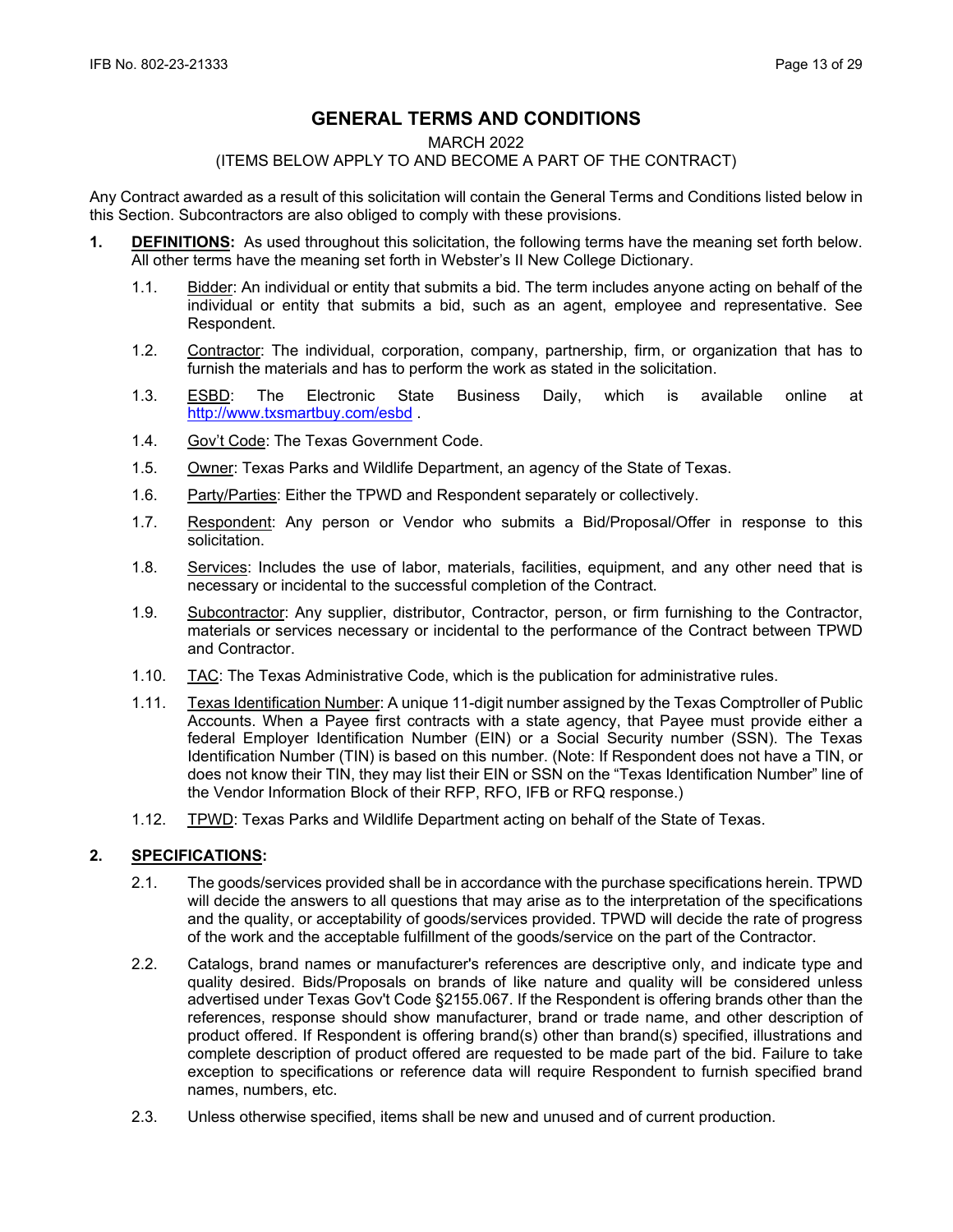- 2.4. Samples, when requested, must be furnished free of expense to the State. If not destroyed in examination, they will be returned to the Respondent, on request, at Respondent's expense. Each sample should be marked with Respondent's name and address, and requisition number. Do not enclose in or attach response submission to sample.
- 2.5. The State will not be bound by any oral statement or representation contrary to the written specifications of this Solicitation.
- 2.6. Manufacturer's standard warranty shall apply unless otherwise stated in the solicitation.
- **3. AWARD OF A PURCHASE ORDER:** Standard Purchase Order Terms and Conditions apply. If a conflict exists between the standard Purchase Order Terms and Conditions and specific language in this solicitation, the language in the solicitation shall prevail.
	- 3.1. A response to a solicitation is an offer to Contract with TPWD based on the terms, conditions and specifications contained in the solicitation. Responses do not become Contracts unless and until they are accepted through an authorized TPWD designee by issuance of a Purchase Order.
	- 3.2. This procurement will be conducted in accordance with the State Purchasing Act, Title 10, Subtitle D, Chapters 2151 through 2177, of the Texas Gov't Code (TGC) and TPWD rules. Any Contract resulting from this procurement shall consist of one (1) document. This document will contain all of the rights and duties of the parties extracted from the relevant terms and conditions of this solicitation (including its attachments, exhibits, supplements, and addenda); the successful Contractor's response; any TPWD request for a Best and Final Offer; and any successful Contractor's Best and Final Offer, if applicable.
	- 3.3. Best Value TPWD will be the sole judge of best value. Award will be based on Best Value criteria and may include, but is not limited to:
		- 3.3.1. Best meets the goals and objectives of the solicitation as stated above.
		- 3.3.2. Best meets the quality and reliability of the proposed services.
		- 3.3.3. Effect of the proposed solution on agency productivity.
		- 3.3.4. Provides the most customer focused solution that will best meet the needs of the public.
		- 3.3.5. Experience in successfully providing services in this solicitation.
		- 3.3.6. Past Performance: A Respondent's past performance will be measured based upon pass/fail criteria in compliance with applicable provisions of Gov't Code §§2155.074, 2155.075, 2156.007, 2157.003, and 2157.125. Respondents may fail this selection criterion for any of the following conditions:
			- The Vendor has a score less than C or Legacy Unsatisfactory in the Vendor Performance System,
			- Currently under a Corrective Action Plan through the Texas Comptroller of Public Accounts (CPA),
			- Having repeated negative Vendor Performance Reports for the same reason,
			- Having Purchase Orders that have been cancelled in the previous 12 months for nonperformance (i.e., late delivery, etc.).
		- 3.3.7. Contractor performance information is located on the CPA web site at: [www.txsmartbuy.com/vpts.](http://www.txsmartbuy.com/vpts) CPA may conduct reference checks with other entities regarding past performance. In addition to evaluating performance through the Vendor Performance Tracking System (as authorized by 34 Texas Administrative Code §20.115), CPA may examine other sources of vendor performance including, but not limited to, notices of termination, cure notices, assessments of liquidated damages, litigation, audit reports, and non-renewals of Contracts. Any such investigations shall be at the sole discretion of CPA, and any negative findings, as determined by CPA, may result in nonaward to the Respondent.
- **4. UNIT PRICES:** Respondents must price per unit shown. Unit prices shall govern in the event of extension errors.
- **5. FREIGHT:** Quote FOB destination, freight prepaid and allowed unless otherwise stated within the specifications.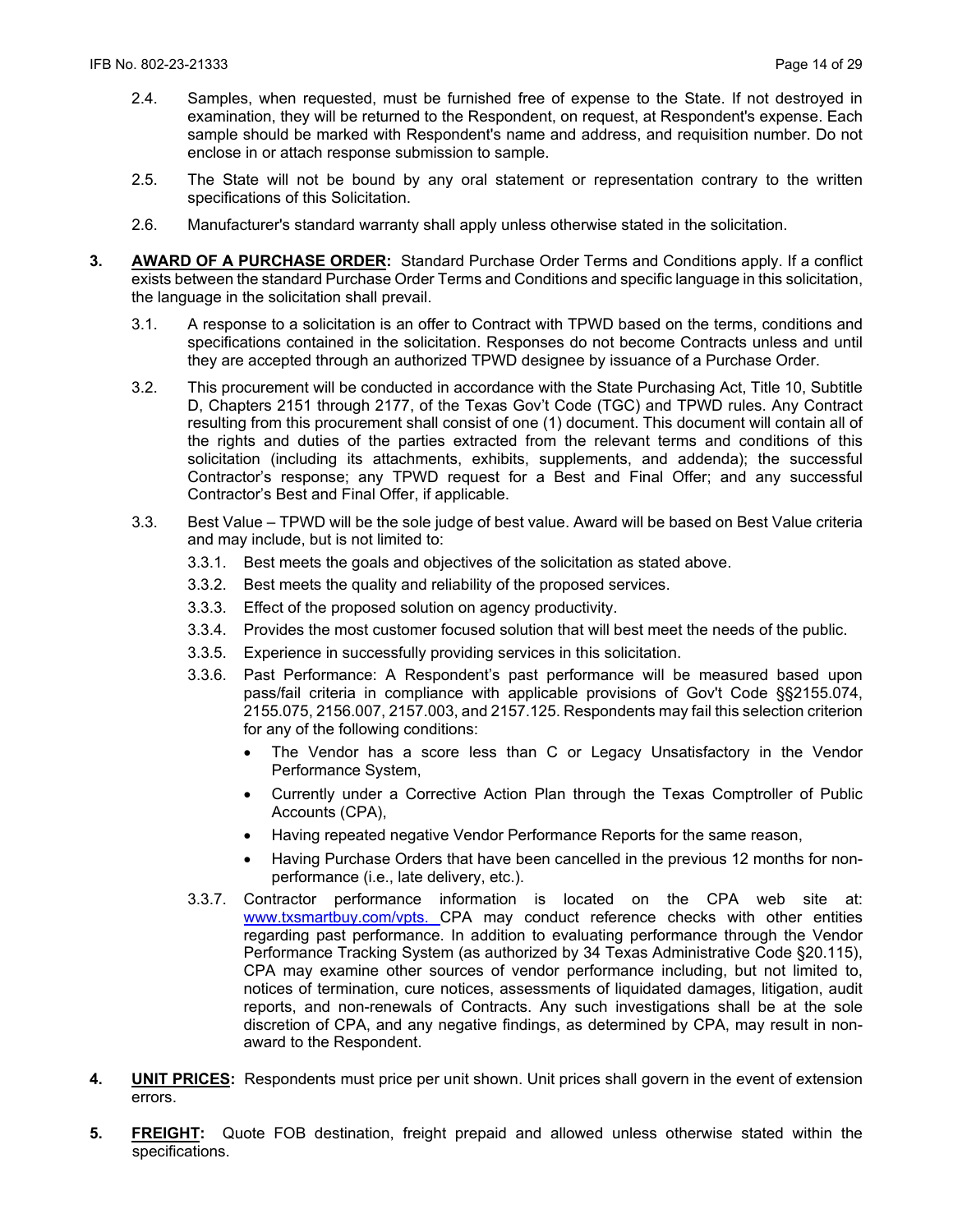## **6. DELIVERY:**

- 6.1. Show number of days required to place material in receiving agency's designated location under normal conditions. Delivery days mean calendar days, unless otherwise specified. Failure to state delivery time obligates Respondent to deliver in 14 calendar days. Unrealistic delivery promises may cause solicitation to be disregarded.
- 6.2. If delay is foreseen, Contractor shall give written notice to the TPWD. Contractor must keep the TPWD advised at all times of status of order.
- 6.3. Default in promised delivery (without accepted reasons) or failure to meet specifications authorizes the TPWD to purchase supplies elsewhere and charge full increase, if any, in cost and handling to defaulting Contractor.
- 6.4. Substitutions: No substitutions permitted without written approval of TPWD.
- 6.5. Delivery shall be made during normal working hours only unless prior approval has been obtained from ordering agency. Normal working hours are 8:00 AM until 5:00 PM Monday through Friday except State and National holidays.

## **7. TESTING AND INSPECTION:**

- 7.1. TPWD may test and inspect goods and services purchased under the Contract to ensure compliance with the specifications of this solicitation and the Contract. TPWD may also test and inspect goods and services before they are purchased under the Contract. Authorized TPWD personnel shall have access to the Respondent's place of business for the purpose of inspecting the goods. To the extent practical, TPWD inspections will not disrupt the Respondent's daily operations. Tests shall be performed on samples submitted with the Bid/Proposal or on samples taken from regular shipments. All costs of testing and inspection shall be borne by the Respondent. In the event the goods tested fail to meet or exceed all conditions and requirements of the solicitation and Contract, the goods will be rejected in whole or in part, at the State's option, and returned to the Respondent or held for disposition at the Respondent's expense. Latent defects may result in cancellation of the Contract at no expense to the state.
- 7.2. If material fails to meet specifications, the Respondent will be notified by fax, mail, or e-mail. The Respondent will have ten (10) working days after receipt of the notification to remove the rejected material from state property. Material will be removed at the Respondent's expense. Material not removed in the allotted time period will be disposed by TPWD. The Respondent will be charged for all disposable expenses conducted by TPWD.
- **8. CHANGES:** TPWD may at any time, by a written order, make changes within the general scope of this Contract, in the definition of services to be performed, and the time (i.e., hours of the day, days of the week, etc.) and place of performance thereof. If any such change causes an increase or decrease in the cost of, or the time required for the performance of any part of the services under this Contract, whether changed or not changed by any such order, an equitable adjustment shall be made in the Contract price or time of performance or both and the Contract shall be modified in writing accordingly. Any claim by the Contractor for adjustment under this clause must be asserted within 30 days from the date of receipt by the Contractor of the notification of change, provided, however, that TPWD, if it decides that the facts justify such action, may receive and act upon such claims asserted at any time prior to final payment under this Contract. Failure to agree to any adjustment shall be a dispute concerning a question of fact within the meaning of the clause of this Contract entitled "Dispute Resolution."

## **9. INVOICING AND PAYMENT:**

9.1 Invoices: In order to receive payment under the Contract, the Contractor must submit an original invoice to TPWD, which will be designated in the Purchase Order as the "Bill To" address. To be a proper invoice that may be accepted and paid, the invoice must include the following information and/or attachments: (1) Name and address of the Contractor. (2) The Contractor's Texas Identification Number (TIN). (3) The Contractor's invoice remittance address. (4) The Purchase Order number authorizing the delivery of products or services. (5) A description of what the Contractor delivered, including, as applicable, the time period, serial number, unit price, quantity, and total price of the products and services. If the invoice is for a lease, the Contractor must also include the payment number (e.g., 1 of 36).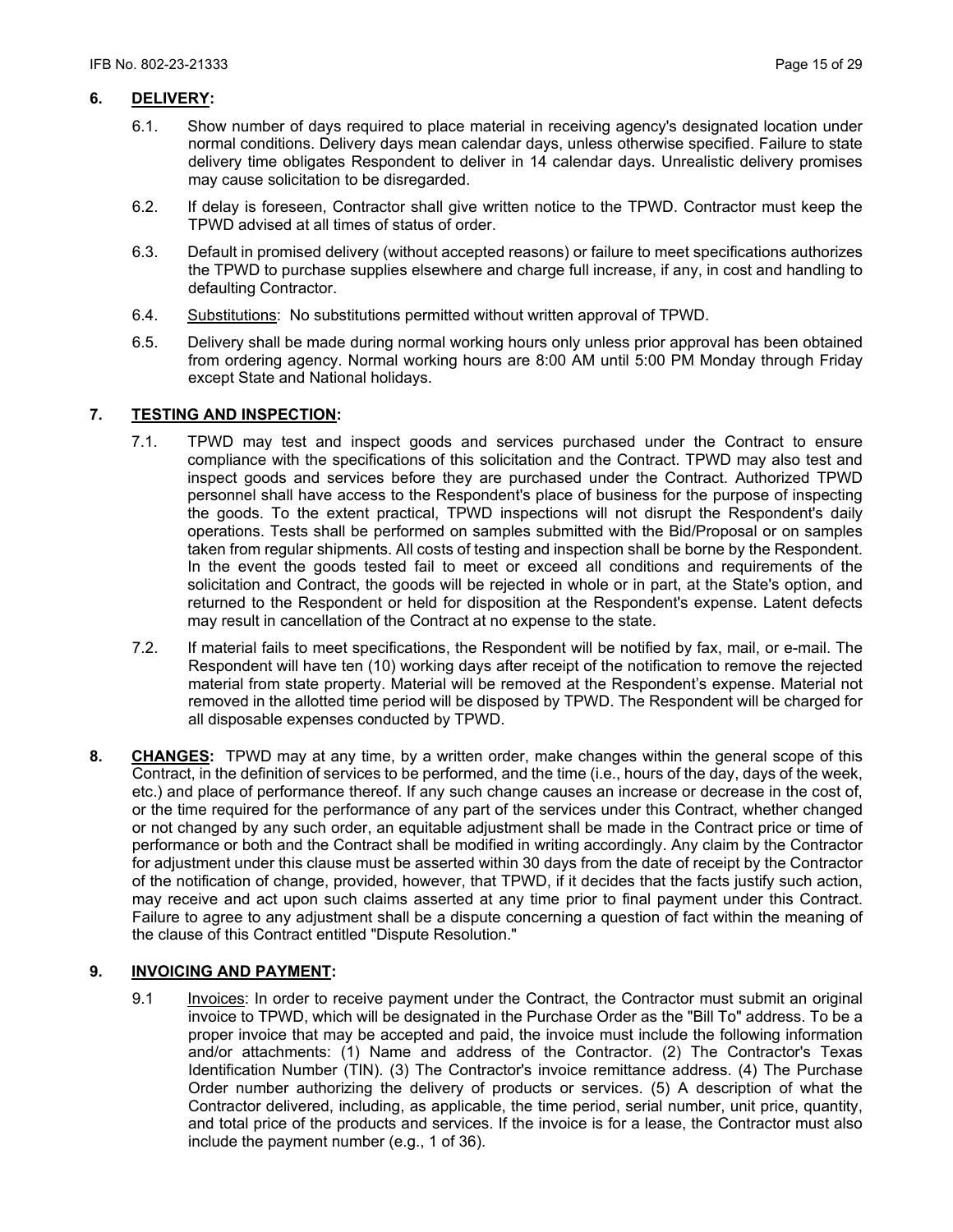- 9.2 Disputed Invoices: As stated above, the Contractor will receive notice of an error in an invoice submitted for payment by not later than the 21st day after the date the invoice was received by the TPWD. If an invoice dispute is resolved in favor of the Contractor, the Contractor is entitled to receive interest on the unpaid balance of the invoice, beginning on the date the invoice became overdue, pursuant to Gov't Code §2251. 021. If a dispute is resolved in favor of the TPWD, the Contractor shall submit a corrected invoice that must be paid in accordance with Section 2251.021. The unpaid balance accrues interest if the corrected invoice is not paid by the appropriate date.
- 9.3 Time and Manner of Payment: Pursuant to Texas Gov't Code Chapter 2251, payment by TPWD is overdue on the 31st day after the later of: (1) the date the TPWD receives the goods under the Contract; (2) the date the performance of the service under the Contract is completed; or (3) the date the TPWD receives the invoice for the goods or service. Payment by a political subdivision Customer whose governing body meets only once a month or less frequently is overdue on the 46th day after the later event of: (1) the date TPWD receives the goods under the Contract; (2) the date the performance of the service under the Contract is completed; or (3) the date TPWD receives the invoice for the goods or service.
- **10. PATENTS, TRADEMARKS, OR COPYRIGHTS: Respondent agrees to defend and indemnify the TPWD and State from claims involving infringement or violation of patents, trademarks, copyrights, trade secrets, or other proprietary rights, arising out of the TPWD's or the State's use of any good or service provided by the Respondent as a result of this solicitation.**
- **11. PROHIBITION ON LOBBYING:** The Respondent shall comply with the provisions of a federal law known generally as the Lobbying Disclosure Act, 2 U.S.C. §1601 et seq. By submitting a Bid/Proposal, the Respondent certifies that it shall not and has not used federally appropriated funds to pay any person or organization for influencing or attempting to influence any officer or employee of any federal agency, a member of Congress, officer or employee of Congress, or an employee of a member of Congress in connection with obtaining any federal Contract, grant, or any other award covered by 31 U.S.C. §1352. It also certifies that the Respondent shall disclose any lobbying with non-federal funds that takes place in connection with obtaining any federal award by completing and submitting Standard Form LLL.
- **12. ANTI-TRUST AND ASSIGNMENT OF CLAIMS:** The undersigned affirms under penalty of perjury of the laws of the State of Texas that (1) in connection with this Response, neither I nor any representative of the Respondent have violated any provision of the Texas Free Enterprise and Antitrust Act, Tex. Bus. & Comm Code Chapter 15; (2) in connection with this Response, neither I nor any representative of the Respondent have violated any federal antitrust law; and (3) neither I nor any representative of the Respondent have directly or indirectly communicated any of the contents of this Response to a competitor of the Respondent or any other company, firm, partnership or individual engaged in the same line of business as the Respondent. The successful Contractor hereby assigns to TPWD, any and all claims for overcharges associated with any contract resulting from this solicitation which arise under the antitrust laws of the United States 15 U.S.C.A., Section 1, et seq. (1973), and which arise under the antitrust laws of the State of Texas, Texas Business and Commercial Code Ann. Sec. 15.01, et seq. (1967).
- **13. DEBTS AND DELINQUENCIES:** As required by Gov't Code §2252.903, the Respondent agrees that any payments due under the Contract shall be directly applied towards eliminating any debt or delinquency is has to the State of Texas including, but not limited to, delinquent taxes, delinquent student loan payments, and delinquent child support.

## **14. DISPUTE RESOLUTION:**

- 14.1. The dispute resolution process provided for in Chapter 2260 of Texas Gov't Code and TPWD regulations shall be used by TPWD and the Respondent to resolve all disputes arising under this Contract. The Contractor shall comply with such rules, as revised from time to time.
- 14.2. If the Contractor's claim for breach of Contract cannot be resolved informally with TPWD, it shall be submitted to the negotiation process provided in Chapter 2260. To initiate the process, the Contractor shall submit written notice, as required by Chapter 2260. The notice shall also be given to the individual identified in the Contract for receipt of notices. Any informal resolution efforts shall in no way modify the requirement or toll the timing of the formal written notice of a claim for breach of Contract required under § 2260.051 of Texas Gov't Code. Compliance by the Contractor with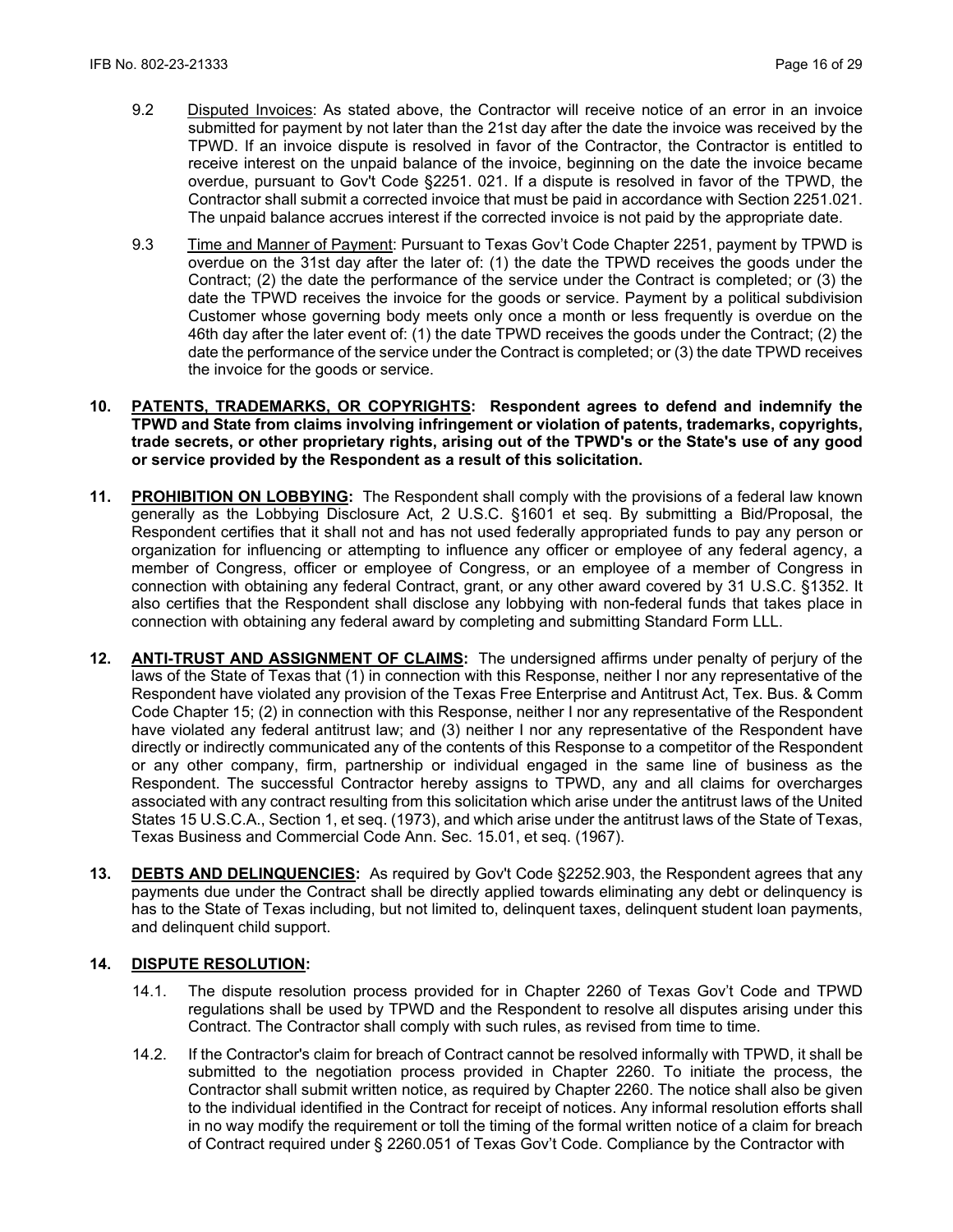Chapter 2260 is a condition precedent to the filing of a contested case proceeding under Chapter 2260.

- 14.3. The contested case process provided in Chapter 2260 is the Contractor's sole and exclusive process for seeking a remedy for an alleged breach of Contract by TPWD if the Parties are unable to resolve their disputes as described above.
- 14.4. Compliance with the contested case process provided in Chapter 2260 is a condition precedent to seeking consent to sue from the Legislature under Chapter 107, Civil Practices and Remedies Code. Neither the execution of the Contract by TPWD nor any other conduct of any representative of TPWD relating to the Contract shall be considered a waiver of sovereign immunity to suit.
- 14.5. Notwithstanding any other provision of the Contract to the contrary, unless otherwise requested or approved in writing by TPWD, the Contractor shall continue performance and shall not be excused from performance during the period any breach of Contract claim or dispute is pending under either of the above processes; however, the Contractor may suspend performance during the pendency of such claim or dispute if the Contractor has complied with all provisions of Gov't Code §2251.051, and such suspension of performance is expressly applicable and authorized under that law.
- **15. FRAUD, WASTE, AND ABUSE:** By submitting a Response to this Solicitation, the Respondent represents and warrants that it has read and understood and shall comply with CPA's Anti-Fraud Policy, found at: https://comptroller.texas.gov/about/policies/ethics.php, as such Policy currently reads and as it is amended throughout the term of the Contract.

### **16. NAME CHANGES AND SALES:**

- 16.1. If the Contractor changes its name or is sold to another entity, it must provide written notification to TPWD. The Contractor, in its notice, shall describe the circumstances of the name change or sale, state its new name, provide the new Tax Identification Number, and describe how the change will impact its ability to perform the Contract. If the change entails personnel changes for personnel performing the responsibilities of the Contract for the Contractor, the Contractor shall identify the new personnel and provide resumes to TPWD, if resumes were originally required by the Solicitation. TPWD may request other information about the change and its impact on the Contract and the Contractor shall supply the requested information within five (5) working days of receipt of the request.
- 16.2. TPWD may terminate the Contract due to a sale of or change to the Contractor that materially alters the Contractor's ability to perform under the Contract. The TPWD has the sole discretion to determine if termination is appropriate.

#### **17. CONTRACTOR RESPONSIBILITIES:**

- 17.1. Contractor agrees to comply with all terms and conditions contained in this solicitation and resulting Contract.
- 17.2. Contractor guarantees services offered will meet or exceed the written specifications identified in this solicitation.
- 17.3. Permits: Contractor shall be responsible, at the Contractor's expense, for obtaining any and all permits or licenses required by city, county, state, or federal rules, regulations, law, or codes that pertain to the Contract.
- 17.4. Electrical Items: All electrical items provided by the Contractor to TPWD under the Contract must meet all applicable OSHA standards and regulations, and bear the appropriate listing from UL, FMRC, or NEMA.
- 17.5. Executive Head: Pursuant to Gov't Code §669.003, the TPWD may not enter into a contract with a person who employs a current or former Executive Head of a state agency until four years have passed since that person was the executive head of the state agency. By submitting a Proposal, the Respondent certifies that it does not employ any person who was the Executive Head of a state agency in the past four years. If Section 669.003 applies, Respondent shall complete the following information in order for the response submission to be evaluated: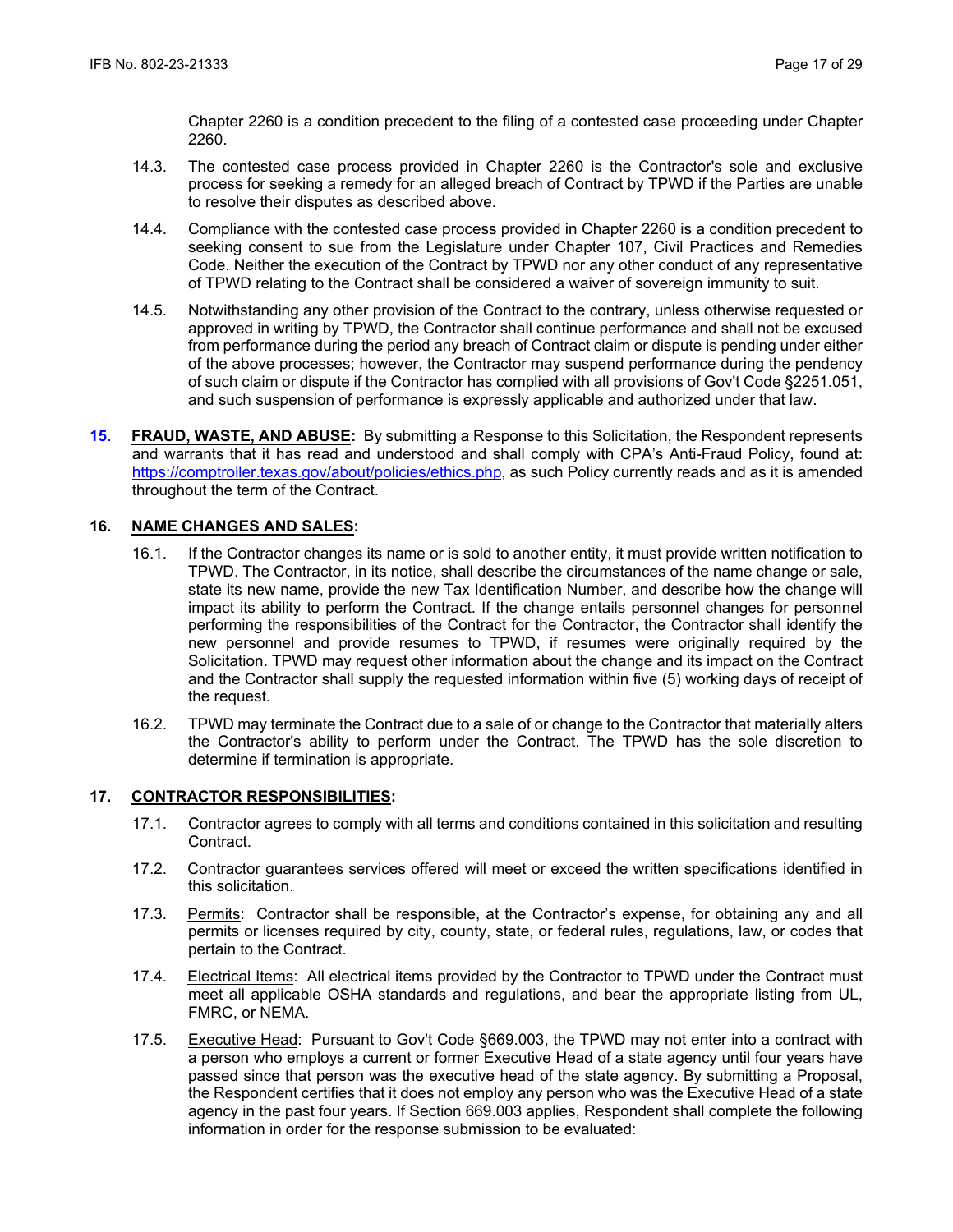| Name of former executive:             |
|---------------------------------------|
|                                       |
| Date of separation from state agency: |
| Position with Respondent:             |
| Date of employment with Respondent:   |

- 17.6. Contractor agrees to take precautions necessary to protect person or property against injury or damage and be responsible for such injury or damage.
- 17.7. Contractor agrees to comply with Federal law or State Worker's Compensation laws which are applicable to the work required or performed under this Contract and to pay or cause to be paid all compensation, medical or hospital bills which may become due or payable thereunder, and to protect and indemnify TPWD from and against any and all liability by reason of injury to employees of Contractor or subcontractor.
- 17.8. Contractor shall provide all labor, equipment, and materials (unless otherwise stated herein) necessary to furnish the goods or perform the service. All employees of the Contractor shall be a minimum of 17 years of age and experienced in the type of work to be performed. Only the Contractor and its employees will be allowed on state property during working hours.
- **18. TERMINATED CONTRACTS:** By submitting a Response, the Respondent certifies that it has not had a Contract terminated or been denied the renewal of any Contract for non-compliance with policies or regulations of any state or federally funded program within the past five (5) years nor is it currently prohibited from contracting with a governmental agency. If the Respondent does have such a terminated Contract, the Respondent shall identify each and provide an explanation for the termination.
- **19. INDEPENDENT CONTRACTOR:** The Contract shall not render the Contractor an employee, officer, or agent of the TPWD for any purpose. The Contractor is and shall remain an independent Contractor in relationship to the TPWD. The TPWD shall not be responsible for withholding taxes from payments made under the Contract. The Contractor shall have no claim against the TPWD for vacation pay, sick leave, retirement benefits, social security, worker's compensation, health or disability benefits, unemployment insurance benefits, or employee benefits of any kind.
- **20. RIGHT TO AUDIT / RECORDS RETENTION:** Under Section 2262.154 of the Texas Gov't Code, the State Auditor may conduct an audit or investigation of any entity receiving funds from the state directly under any Contract or indirectly through a subcontract under the Contract. The acceptance of funds by the Contractor or other entity or person directly under the Contract or indirectly through a subcontract under the Contract acts as acceptance of the authority of the State Auditor's Office, TPWD or any successor agency, under the direction of the legislative audit committee, to conduct an audit or investigation in connection with those funds. Under the direction of the legislative audit committee, the Contractor or other entity that is the subject of an audit or investigation by the State Auditor must provide the State Auditor with access to any information the State Auditor considers relevant to the investigation or audit. Contractor shall ensure that this paragraph concerning the State's authority to audit funds received indirectly by subcontractors through Contractor and the requirement to cooperate is included in any subcontract it awards. Contractor shall maintain and retain supporting fiscal and any other documents relevant to showing that any payments under these Contract funds were expended in accordance with the laws and regulations of the State of Texas, including but not limited to, requirements of the Comptroller of the State of Texas and the State Auditor. Contractor shall maintain all such documents and other records relating to this Contract and the State's property for a period of seven (7) years after the date of submission of the final invoices or until a resolution of all billing questions, whichever is later. Contractor shall make available at reasonable times and upon reasonable notice, and for reasonable periods, all documents and other information related to the work of this Contract. Contractor and the subcontractors shall provide the State Auditor with any information that the State Auditor deems relevant to any investigation or audit. Contractor must retain all work and other supporting documents pertaining to this Contract, for purposes of inspecting, monitoring, auditing, or evaluating by TPWD and any authorized agency of the State of Texas, including an investigation or audit by the State Auditor. Contractor shall cooperate with any authorized agents of the State of Texas and shall provide them with prompt access to all of such State's work as requested. Contractor's failure to comply with this Section shall constitute a material breach of this Contract and shall authorize TPWD and the State of Texas to immediately assess appropriate damages for such failure.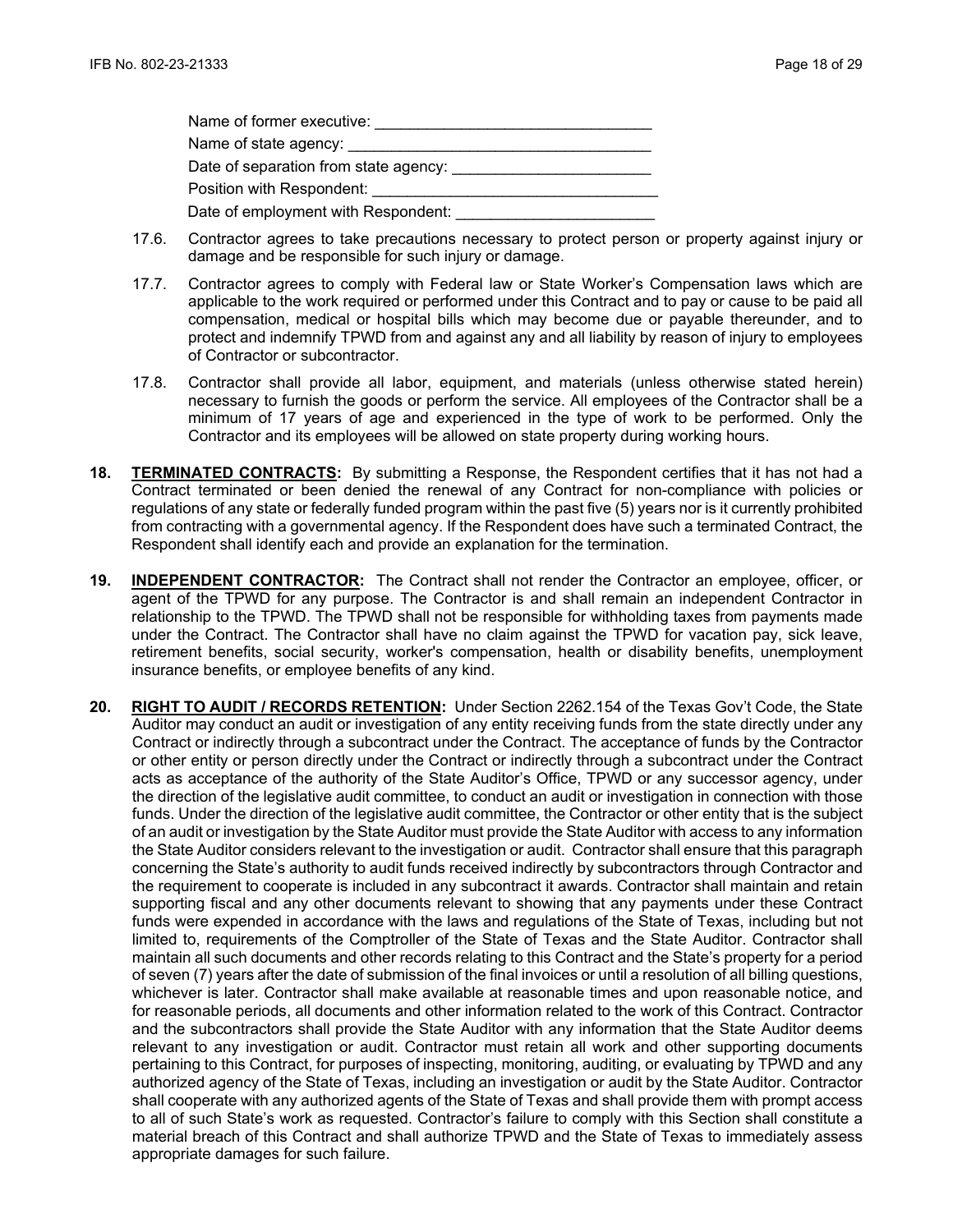**21. FORCE MAJEURE:** Neither Respondent nor TPWD shall be liable to the other party for any delaying, or failure of performance, of any requirement in the Contract caused by force majeure. The existence of such causes of delay or failure shall extend the period of performance until after the causes of delay or failure have been removed, provided the non-performing party exercises all reasonable due diligence to perform. Force majeure is defined as acts of God, fire, explosions, hurricanes, floods, epidemics, or pandemics, national or regional emergency, failures of transportation, or other causes that are beyond the reasonable control of either party and that by exercise of due foresight such party could not reasonably have been expected to avoid, and which, by the exercise of all reasonable due diligence, such party is unable to overcome. The burden of proof for the need of such relief shall rest upon the Contractor. To obtain release based on force majeure, the Contractor shall file a written request with TPWD reasonably promptly from the time the force majeure event occurs.

## **22. PROPRIETARY OR CONFIDENTIAL INFORMATION; TEXAS PUBLIC INFORMATION ACT:**

- 22.1. Any proprietary, trade secret or otherwise confidential information Respondent includes in its Proposal must be clearly labeled as proprietary or confidential information, and Respondent must identify the specific exception to disclosure in the Public Information Act (PIA). Merely making a blanket claim the entire Proposal is protected from disclosure because it contains some proprietary information is not acceptable and shall make the entire Proposal subject to release under the PIA. In order for TPWD to initiate the process of seeking an Attorney General opinion on the release of proprietary or confidential information, the specific provisions of the Proposal that are considered by the Respondent to be proprietary or confidential must be clearly labeled as described herein. Any information which is not clearly identified as proprietary or confidential shall be deemed to be subject to disclosure pursuant to the PIA.
- 22.2. Information, documentation, and other material in connection with this Response or any resulting Contract may be subject to public disclosure under the Texas Public Information Act, Chapter 552 of the Texas Gov't Code.
- 22.3. Contractor is required to make any information created or exchanged with the state pursuant to this Contract, and not otherwise excepted from disclosure under the Texas Public Information Act, available in a format that is accessible by the public at no additional charge to the state**.**
- **23. RIGHT TO DATA, DOCUMENTS AND COMPUTER SOFTWARE (STATE OWNERSHIP):** Any software, research, reports studies, data, photographs, negatives or other documents, drawings or materials prepared by Contractor in the performance of its obligations under this Contract shall be the exclusive property of the State of Texas and all such materials shall be delivered to the State by the Contractor upon completion, termination, or cancellation of this Contract. Contractor may, at its own expense, keep copies of all its writings for its personal files. Contractor shall not use, willingly allow, or cause to have such materials used for any purpose other than the performance of Contractor's obligations under this Contract without the prior written consent of the State; provided, however, that Contractor shall be allowed to use non-confidential materials for writing samples in pursuit of the work. The ownership rights described herein shall include, but not be limited to, the right to copy, publish, display, transfer, prepare derivative works, or otherwise use the works.
- **24. PUBLIC DISCLOSURE / NEWS RELEASES:** No public disclosures or news releases pertaining to this solicitation shall be made without prior written approval of TPWD.
- **25. CONFIDENTIALITY AND SECURITY:** The Contractor should not receive any sensitive or confidential information under the Contract. Any information the Contractor compiles or creates as a result of the Contract must be maintained and protected in accordance with any federal, state, or local laws and regulations that apply. The Contractor shall establish a method to secure the confidentiality of records and other information relating to clients in accordance with applicable federal and state laws, rules, and regulations. The obligations of the Contractor under this Confidentiality and Security Article shall survive this Contract and shall be included in all subcontracts.
- **26. TERMINATION:** This Contract shall terminate upon full performance of all requirements contained in this Contract, unless otherwise extended or renewed as provided in accordance with the Contract Terms and Conditions.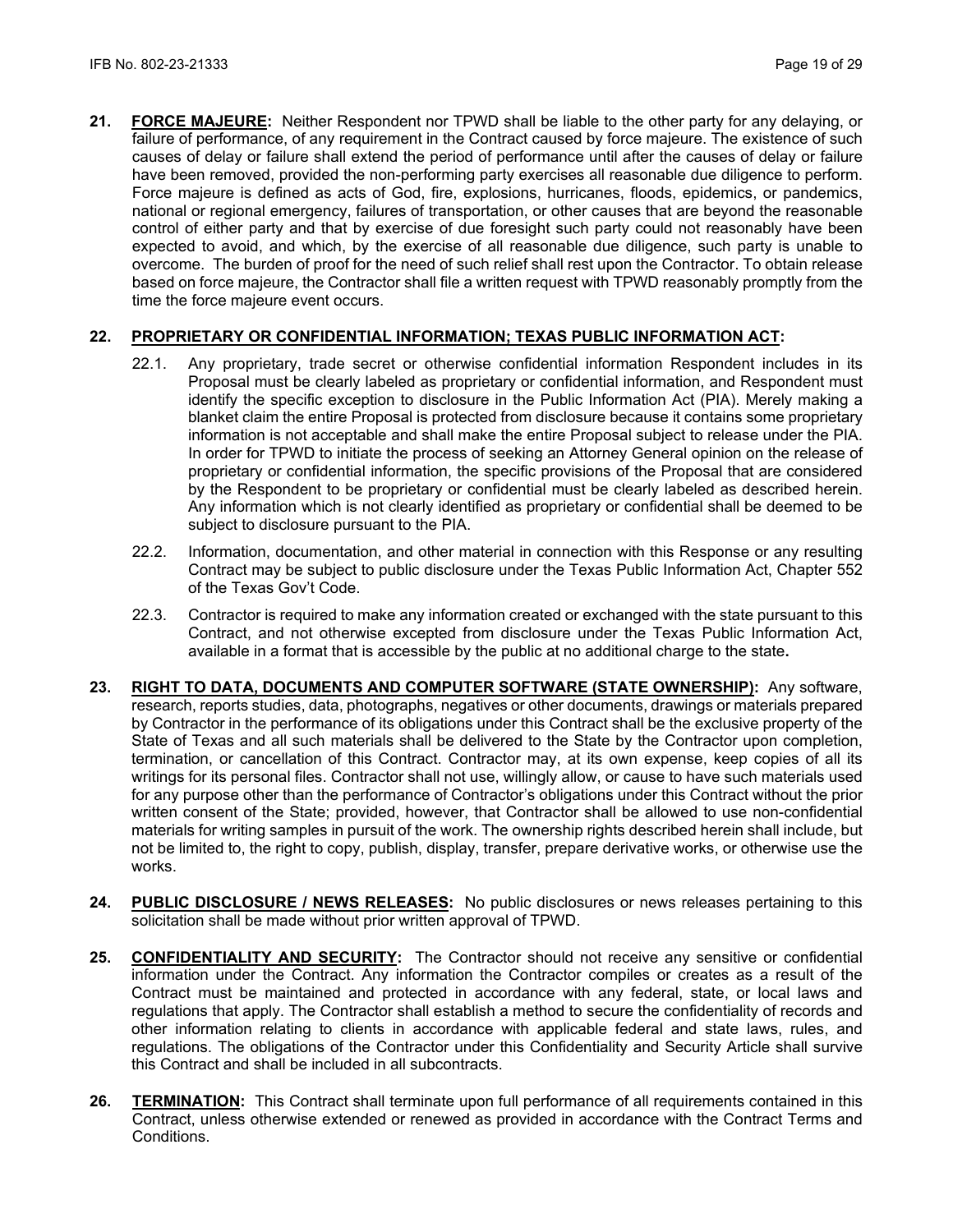- 26.1. Termination for Convenience: TPWD reserves the right to terminate the Contract at any time, in whole or in part, without cost or penalty, by providing 30 calendar days' advance written notice if TPWD determines that such termination is in the best interest of the state. In the event of such a termination, the Contractor shall, unless otherwise mutually agreed upon in writing, cease all work immediately upon the effective date of termination. TPWD will be liable for payments limited only to the portion of work authorized by TPWD in writing and completed prior to the effective date of cancellation, provided that TPWD shall not be liable for any work performed that is not acceptable to TPWD and/or does not meet Contract requirements. All work products produced by the Contractor and paid for by TPWD shall become the property of TPWD and shall be tendered upon request. Termination under this paragraph shall not relieve the Vendor of any obligation or liability that has occurred prior to cancellation.
- 26.2. Termination for Cause/Default: If the Contractor fails to provide the goods or services contracted for according to the provisions of the Contract or fails to comply with any of the terms or conditions of the Contract, the TPWD may, upon written notice of default to the Contractor, terminate all or any part of the Contract after providing an opportunity to cure the default.
	- 26.2.1. Contractor will be responsible for paying damages to TPWD including but not limited to reprocurement costs, and any consequential damages to the State of Texas or TPWD resulting from Contractor's non-performance. The defaulting Contractor will not be considered in the re-solicitation and may not be considered in future solicitations for the same type of work unless the specification or scope of work is significantly changed.
- 26.3. The rights and remedies of TPWD provided in this clause shall not be exclusive and are in addition to any other rights and remedies provided by law or under this Contract.
- 26.4. TPWD may exercise any other right, remedy or privilege which may be available to it under applicable law of the state and any other applicable law or may proceed by appropriate court action to enforce the provisions of the Contract, or to recover damages for the breach of any agreement being derived from the Contract. The exercise of any of the foregoing remedies will not constitute a termination of the Contract unless TPWD notifies the Contractor in writing prior to the exercise of such remedy. The Contractor shall remain liable for all covenants and indemnities under the Contract. The Contractor shall be liable for all costs and expenses, including court costs, incurred by TPWD with respect to the enforcement of any of the remedies listed herein.
- **27. SURVIVAL OF TERMS:** Termination of the Contract for any reason shall not release the Contractor from any liability or obligation set forth in the Contract that is expressly stated to survive any such termination or by its nature would be intended to be applicable following any such termination, including the provisions regarding confidentiality, indemnification, transition, records, audit, property rights, dispute resolution, and invoice and fees verification.
- **28. RIGHTS UPON TERMINATION OR EXPIRATION OF CONTRACT:** In the event that the Contract is terminated for any reason, or upon its expiration, TPWD shall retain ownership of all associated work products and documentation obtained from the Contractor under the Contract, unless otherwise specified.
- **29. CHANGE IN FEDERAL OR STATE REQUIREMENTS:** If federal or state laws or regulations or other federal or state requirements are amended or judicially interpreted so that either TPWD or the Contractor cannot reasonably fulfill the Contract and if the Parties cannot agree to an amendment that would enable substantial continuation of the Contract, the Parties shall be discharged from any further obligations under the Contract.
- **30. TAXES:** Purchases made for state uses are exempt from Texas State Sales Tax and Federal Excise Tax. An Excise Tax Exemption Certificate will be furnished upon written request to TPWD.
- **31. BUY TEXAS:** In accordance with §2155.4441, Gov't Code, the Contractor agrees that during the performance of a Contract for services it shall purchase products and materials produced in Texas when they are available at a price and time comparable to products and materials produced outside Texas.
- **32. NOTE TO RESPONDENT:** Any terms and conditions attached to a solicitation will not be considered unless specifically referred to on this solicitation form and may result in disqualification of the response submission.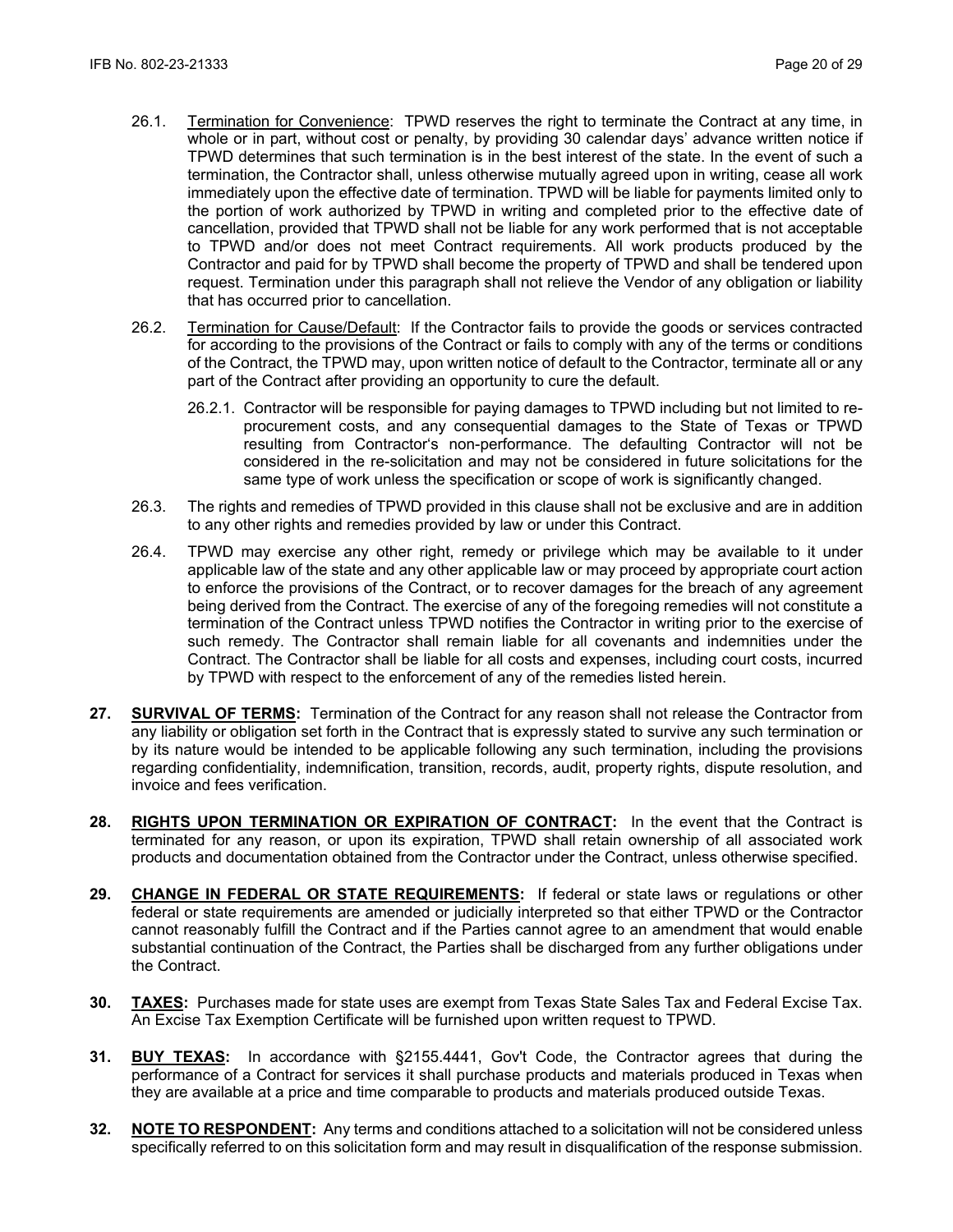If any Respondent takes a 'blanket exception' to the entire solicitation or does not provide proposed alternative language, the Respondent's response may be disqualified from further consideration.

- **33. ACCESSIBILITY STANDARDS:** Under Texas Government Code, Chapter 2054, Subchapter M, TPWD must procure products that comply with the Accessibility Standards defined in the Texas Administrative Code, 1 TAC 206 and 1 TAC 213, when such products are available in the commercial marketplace or when such products are developed in response to a procurement solicitation. Accordingly, Contractor must provide electronic and information resources and associated product documentation and technical support that comply with these Accessibility Standards (in the form of a Voluntary Product Accessibility Template, or "VPAT") in its response to this solicitation. Vendors who do not already have accessibility documentation should complete the form located here: [http://www.itic.org/policy/accessibility/.](http://www.itic.org/policy/accessibility/) Contractors that claim their products are exempt from accessibility requirements must present that position to TPWD as a question during the question-and-answer period of the solicitation.
- **34. CERTIFICATION REGARDING DEBARMENT, SUSPENSION, INELIGIBILITY, AND VOLUNTARY EXCLUSION:** Respondent certifies that the responding entity and its principals are eligible to participate in this transaction and have not been subjected to suspension, debarment, or similar ineligibility determined by any federal, state or local governmental entity and the Respondent is in compliance with the State of Texas statutes and rules relating to procurement and that Respondent is not listed on the federal government's terrorism watch list as described in Executive Order 13224.
- **35. SYSTEM FOR AWARD MANAGEMENT (SAM):** Respondent certifies that it and its principals are not suspended or debarred from doing business with the state or federal government as listed on the State of Texas Debarred Vendor List maintained by the Texas Comptroller of Public Accounts and the System for Award Management (SAM) maintained by the General Services Administration. Prior to awarding state funds for goods and/or services rendered, the State of Texas will conduct a required search of your firm using SAM. This is a Federal government-maintained database that records and tracks organizations, either known to or suspected of contributing to terrorist organizations. No state funds may be paid to an individual or firm whose name appears on this list. TPWD reserves the right, in its sole discretion, to deny and/or exclude any individual or firm from an award whose name appears on this list.
- **36. FEDERAL DISASTER RELIEF FRAUD:** Sections and 2261.053 of the Gov't Code, prohibit state agencies from accepting a response or awarding a Contract that includes proposed financial participation by a person who, in the past five years has been convicted of violating a federal law or assessed a penalty in connection with a Contract involving relief for Hurricane Rita, Hurricane Katrina, or any other disaster, as defined by Section 418.004 of the Gov't Code, occurring after September 24, 2005.Under Sections 2155.006 and 2261.053 of the Texas Gov't Code, Respondent certifies that the individual or business entity named in this response or Contract is not ineligible to receive the specified Contract and acknowledges that this Contract may be terminated and payment withheld if this certification is inaccurate.
- **37. APPLICABLE LAWS AND VENUE:** The Contract shall be governed by and construed in accordance with the laws of the State of Texas, with regards to the conflicts of law provisions. The venue of any suit arising under this Contract is fixed in any court of competent jurisdiction in Travis County, Texas, unless the specific venue is otherwise identified in a statute which directly names or otherwise identifies its applicability to TPWD.
- **38. APPLICABLE LAWS AND CONFORMING AMENDMENTS:** Contractor must comply with all laws, regulations, requirements and guidelines applicable to a Contractor providing services to the State of Texas as these laws, regulations, requirements and guidelines currently exist and as they are amended throughout the term of this Contract. TPWD reserves the right, in its sole discretion, to unilaterally amend this Contract throughout its term to incorporate any modifications necessary for TPWD or Contractor's compliance with all applicable State and federal laws, and regulations.

## **39. COMPLIANCE WITH LAWS; DEALING WITH PUBLIC SERVANTS:**

39.1. The Respondent must comply with all applicable laws at all times, including, without limitation, the following: (i) Texas Penal Code §36.02, which prohibits bribery; (ii) Texas Penal Code §36.09, which prohibits the offering or conferring of benefits to public servants; (iii) Gov't Code §2155.003, which prohibits the chief clerk or any other employee of the TPWD from having an interest in, or in any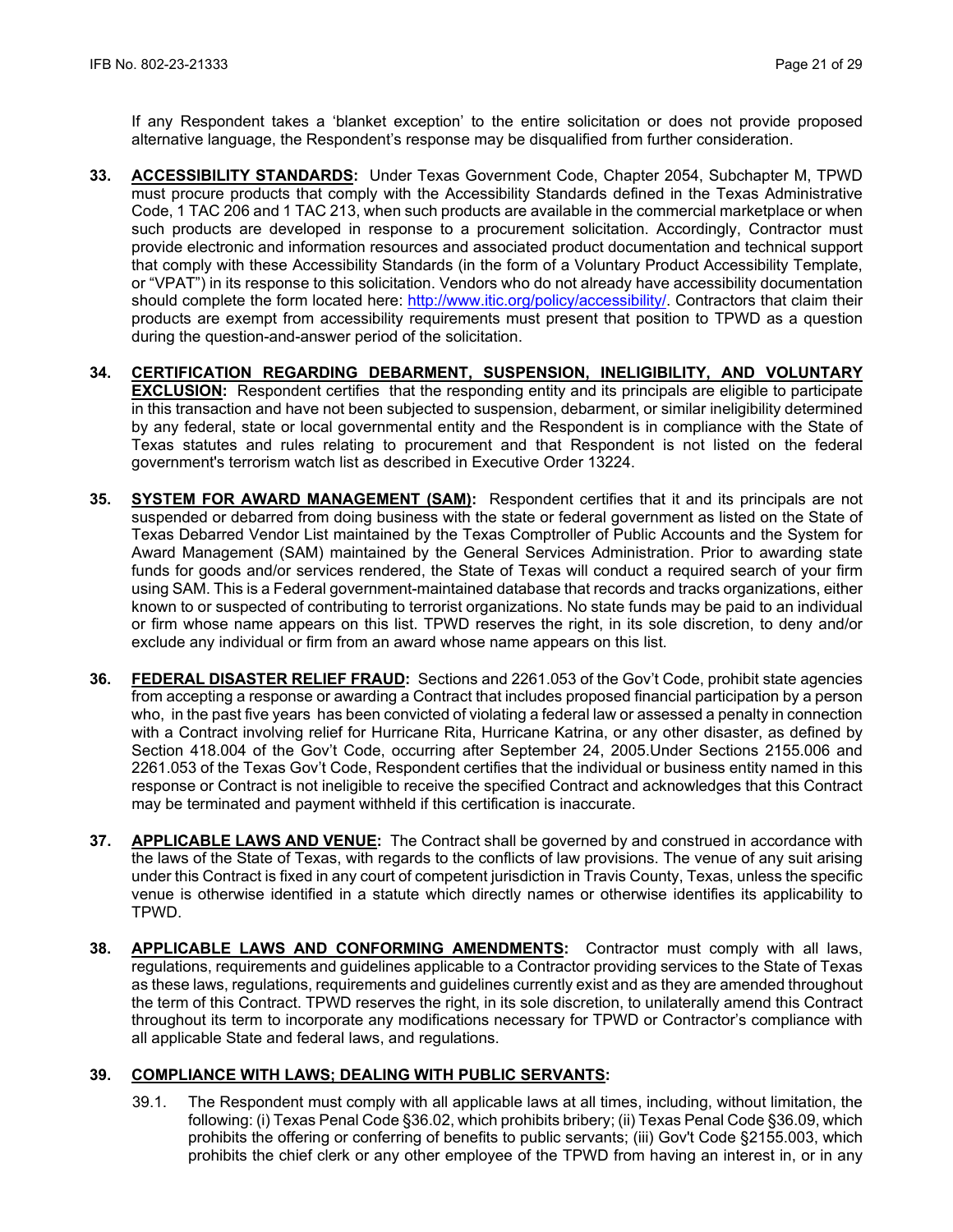manner be connected with, a Contract or bid for a purchase of goods or services by an agency of the state or accept from any person to whom a Contract has been awarded anything of value or a promise, obligation, or Contract for future reward or compensation.

- 39.2. The Respondent shall give all notices and comply with all laws and regulations applicable to furnishing and performance of the Contract. Except where otherwise expressly required by applicable laws and regulations, TPWD shall not be responsible for monitoring Respondent's compliance with any laws or regulations. If Respondent performs any work knowing or having reason to know that it is contrary to laws or regulations, Respondent shall bear all claims, costs, losses and damages caused by, arising out of or resulting therefrom.
- **40. NO WAIVER:** Nothing in this Contract shall be construed as a waiver of the state's or TPWD's sovereign immunity. This Contract shall not constitute or be construed as a waiver of any of the privileges, rights, defenses, remedies, or immunities available to the State of Texas. The failure to enforce, or any delay in the enforcement, of any privileges, rights, defenses, remedies, or immunities available to the State of Texas. The failure to enforce, or any delay in the enforcement, of any privileges, rights, defenses, remedies, or immunities available to the State of Texas under this Contract or under applicable law shall not constitute a waiver of such privileges, rights, defenses, remedies, or immunities or be considered as a basis for estoppel. TPWD does not waive any privileges, rights, defenses, or immunities available to TPWD by entering into this Contract or by the conduct of any representative of TPWD, prior to or subsequent to entering into this Contract.
- **41. NO LIABILITY UPON TERMINATION:** If this Contract is terminated for any reason, TPWD and the State of Texas shall not be liable to Contractor for any damages, claims, losses, or any other amounts arising from or related to any such termination. However, Contractor may be entitled to the remedies provided in Gov't Code, Chapter 2260.
- **42. DECEPTIVE TRADE PRACTICES; UNFAIR BUSINESS PRACTICES:** Respondent represents and warrants that it has not been the subject of allegations of Deceptive Trade Practices violations under Tex. Bus. & Com. Code, Chapter 17, or allegations of any unfair business practice in any administrative hearing or court suit and that Respondent has not been found to be liable for such practices in such proceedings. Contractor certifies that it has no officers who have served as officers of other entities who have been the subject of Deceptive Trade Practice violations or allegations of any unfair business practices in an administrative hearing or court suit, and that such officers have not been found to be liable for such practices in such proceedings.
- **43. FALSE STATEMENTS; BREACH OF REPRESENTATIONS:** If Respondent signed its Bid/Proposal with a false statement or signs the Contract with a false statement or it is subsequently determined that Contractor has violated any of the representations, warranties, guarantees, certifications or affirmations included in the Contract, Contractor shall be in default under this Contract and TPWD may terminate or void the Contract for cause and pursue other remedies available to TPWD under this Contract and applicable law.
- **44. ACTUAL AND PERCEIVED CONFLICTS:** By submitting a Bid/Proposal, the Respondent represents and warrants that the provision of goods and services or other performance under the Contract will not constitute an actual or potential conflict of interest or reasonably create an appearance of impropriety. In its Bid/Proposal, the Respondent shall disclose any existing or potential conflict of interest that it might have in contracting with TPWD. The TPWD will decide, in its sole discretion, whether an actual or perceived conflict should result in Bid/Proposal disqualification or Contract termination.

### **45. CURRENT AND FORMER TPWD EMPLOYEES:**

- 45.1. In addition to the disclosures required above, the Respondent shall also disclose any of its personnel who are current or former officers or employees of the TPWD or who are related, within the third degree by consanguinity (as defined by Gov't Code §573.023) or within the second degree by affinity (as defined by Gov't Code §573.025), to any current or former officers or employees of the TPWD.
- 45.2. Respondents must comply with all applicable Texas and federal laws and regulations relating to the hiring of former state employees (see e.g., Gov't Code Chapters 572 and 573). Such "revolving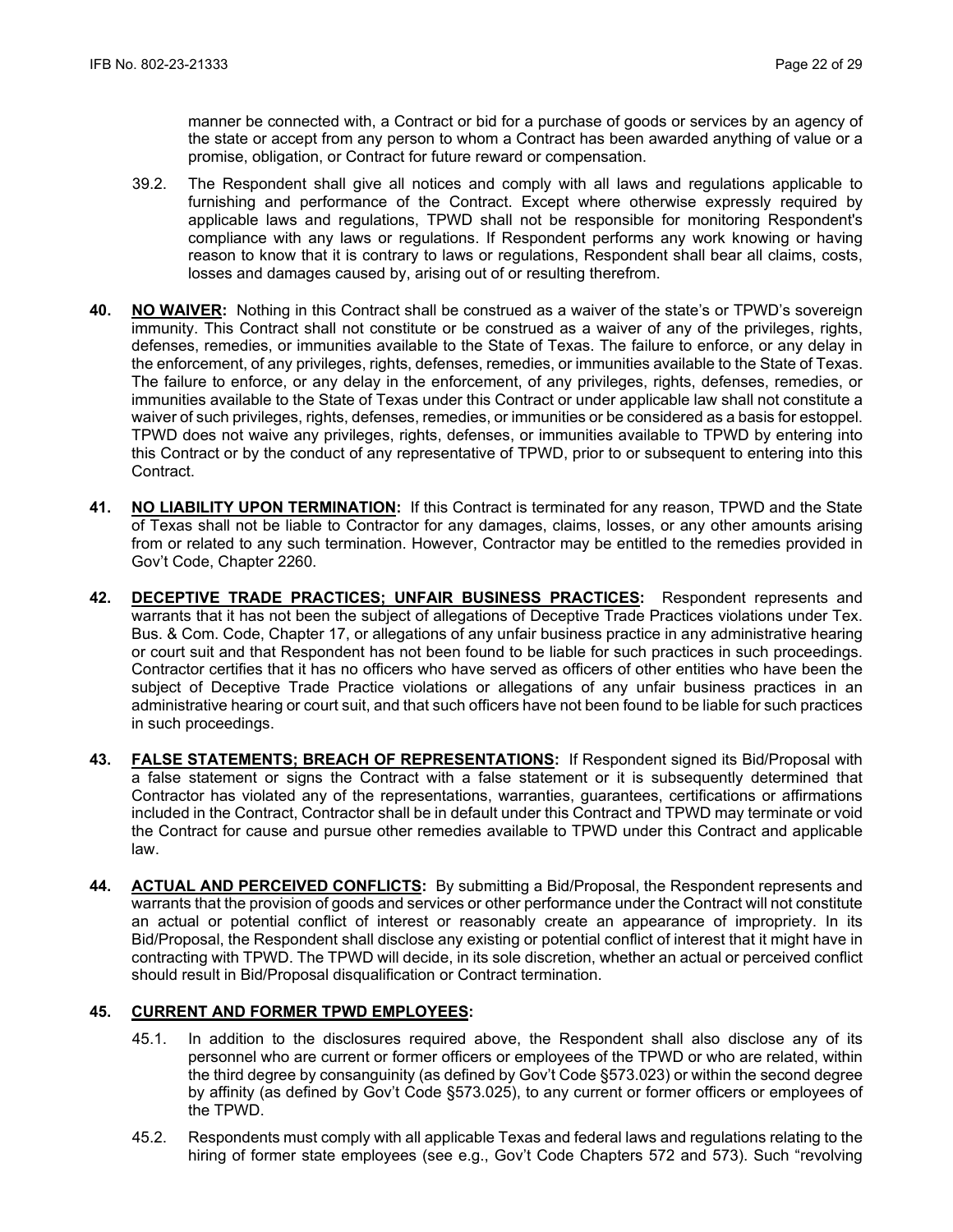door" provisions generally restrict former agency heads from communicating with or appearing before the agency on certain matters for two years after leaving the agency. The revolving door provisions also restrict some former employees from representing clients on matters that the employee participated in during state service or matters that were in the employees' official responsibility or from working for certain entities after their state employment. Respondent, by signing this solicitation, certifies that it has complied with all applicable laws and regulations regarding former state employees.

#### **46. INSURANCE AND OTHER SECURITY:**

- 46.1. Respondent represents and warrants that it will, within ten (10) business days of executing this agreement, provide TPWD with current certificates of insurance or other proof acceptable to TPWD of the required insurance coverage.
- 46.2. The Respondent represents and warrants that it will obtain and maintain for the term of the Contract all insurance coverage required under this solicitation. Contractor's failure to obtain or maintain the specified coverage during the term of the agreement will be considered a breach of the Contract.
- 46.3. The Respondent represents and warrants that all of the above coverage will be obtained from companies that are licensed in the state of Texas, have an "A" rating from Best, and are authorized to provide the coverage. The Respondent shall furnish proof of insurance upon request of TPWD.
- **47. SEVERABILITY:** If any provision of the Contract is construed to be illegal or invalid, such construction will not affect the legality or validity of any of its other provisions. The illegal or invalid provision will be deemed severable and stricken from the Contract as if it had never been incorporated herein, but all other provisions will continue in full force and effect.
- **48. HISTORICALLY UNDERUTILIZED BUSINESSES (HUB):** Respondent represents and warrants that it shall comply with the Historically Underutilized Business requirements pursuant to Gov't Code, Chapter 2161.
- **49. AMENDMENTS:** Except as provided in *Section III, Paragraph 8* of this Contract, this Contract may be amended only upon written agreement between TPWD and Contractor; however, any Amendment of this Contract that conflicts with the laws of the State of Texas shall be void. The Contractor shall not be entitled to payment for any additional services, work, or products that are not authorized by a properly executed Contract amendment.
- **50. CHANGE MANAGEMENT:** The Respondent agrees that the key personnel assigned to the Contract shall remain available for the entirety of the project throughout the term of the Contract as long as that individual is employed by the Respondent or unless TPWD agrees to a change in the key personnel.
- **51. FEDERAL, STATE AND LOCAL REQUIREMENTS:** Respondent shall demonstrate on-site compliance with the Federal Tax Reform Act of 1986, Section 1706, amending Section 530 of the Revenue Act of 1978, dealing with issuance of Form W-2's to common law employees. Respondent is responsible for both federal and State unemployment insurance coverage and standard Worker's Compensation insurance coverage. Respondent shall comply with all federal and State tax laws and withholding requirements. The State of Texas shall not be liable to Respondent or its employees for any Unemployment or Workers' Compensation coverage, or federal or State withholding requirements. **Contractor shall indemnify the State of Texas and shall pay all costs, penalties, or losses resulting from its omission or breach of this Section.**

#### **52. INDEMNIFICATION AND LIABILITY:**

52.1 **Acts or Omissions: CONTRACTOR SHALL INDEMNIFY AND HOLD HARMLESS THE STATE OF TEXAS, TPWD, AND/OR THEIR OFFICERS, AGENTS, EMPLOYEES, REPRESENTATIVES, CONTRACTORS, ASSIGNEES, AND/OR DESIGNEES FROM ANY AND ALL LIABILITY, ACTIONS, CLAIMS, DEMANDS, OR SUITS, AND ALL RELATED COSTS, ATTORNEY FEES, AND EXPENSES ARISING OUT OF, OR RESULTING FROM ANY ACTS OR OMISSIONS OF THE CONTRACTOR OR ITS AGENTS, EMPLOYEES, SUBCONTRACTORS, ORDER FULFILLERS, OR SUPPLIERS OF SUBCONTRACTORS IN THE EXECUTION OR PERFORMANCE OF THE CONTRACT AND ANY PURCHASE ORDERS ISSUED UNDER THE**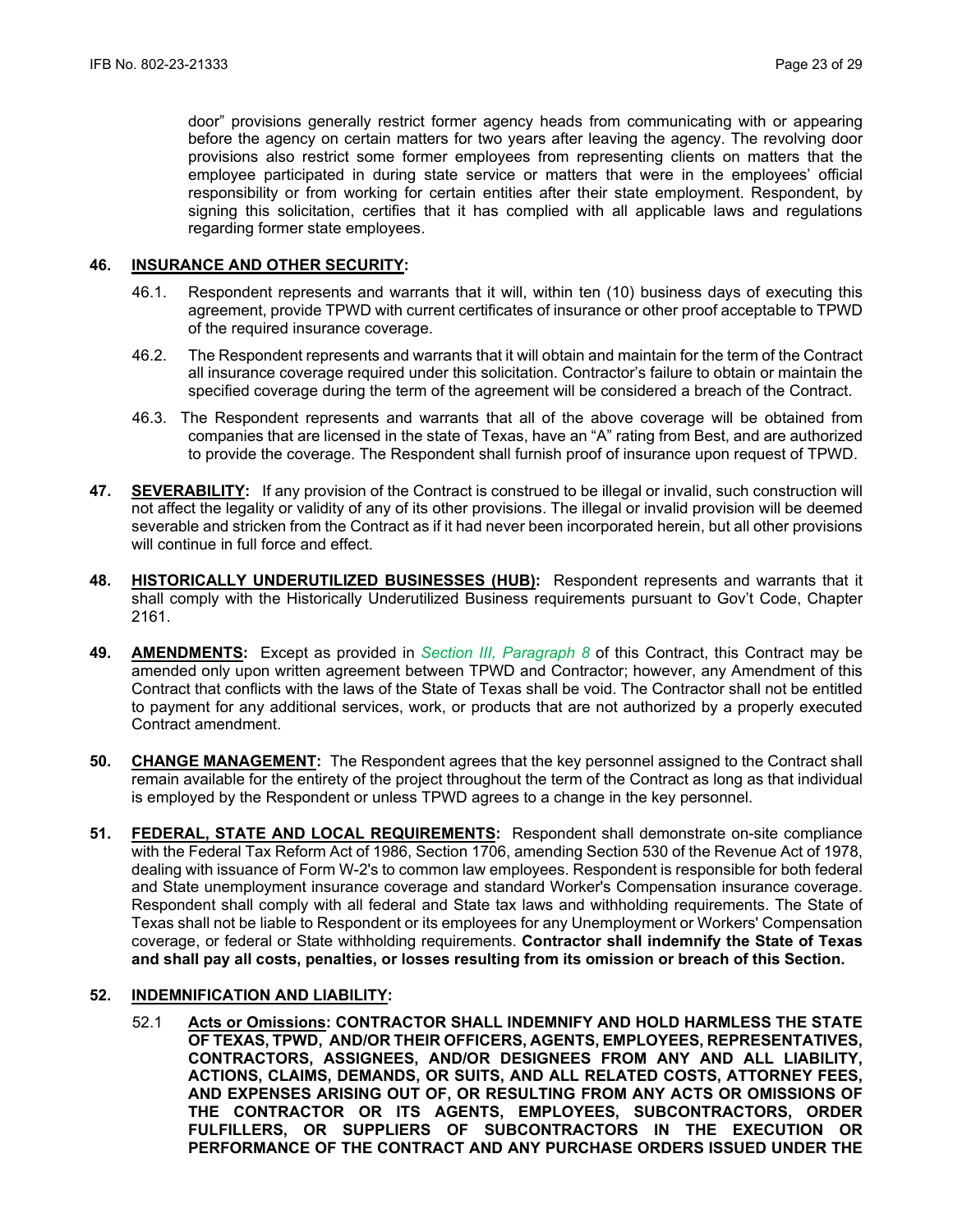**CONTRACT. THE DEFENSE SHALL BE COORDINATED BY CONTRACTOR WITH THE OFFICE OF THE ATTORNEY GENERAL WHEN TEXAS STATE AGENCIES ARE NAMED DEFENDANTS IN ANY LAWSUIT AND CONTRACTOR MAY NOT AGREE TO ANY SETTLEMENT WITHOUT FIRST OBTAINING THE CONCURRENCE FROM THE OFFICE OF THE ATTORNEY GENERAL. CONTRACTOR AND TPWD AGREE TO FURNISH TIMELY WRITTEN NOTICE TO EACH OTHER OF ANY SUCH CLAIM.**

- 52.2 **Infringements:**
	- 52.2.1 **CONTRACTOR SHALL INDEMNIFY AND HOLD HARMLESS THE STATE OF TEXAS,**  AGENTS, REPRESENTATIVES, **CONTRACTORS, ASSIGNEES, AND/OR DESIGNEES FROM ANY AND ALL THIRD-PARTY CLAIMS INVOLVING INFRINGEMENT OF UNITED STATES PATENTS, COPYRIGHTS, TRADE AND SERVICE MARKS, AND ANY OTHER INTELLECTUAL OR INTANGIBLE PROPERTY RIGHTS IN CONNECTION WITH THE PERFORMANCES OR ACTIONS OF CONTRACTOR PURSUANT TO THIS CONTRACT. CONTRACTOR AND TPWD AGREE TO FURNISH TIMELY WRITTEN NOTICE TO EACH OTHER OF ANY SUCH CLAIM. CONTRACTOR SHALL BE LIABLE TO PAY ALL COSTS OF DEFENSE INCLUDING ATTORNEYS' FEES. THE DEFENSE SHALL BE COORDINATED BY CONTRACTOR WITH THE OFFICE OF THE ATTORNEY GENERAL WHEN TEXAS STATE AGENCIES ARE NAMED DEFENDANTS IN ANY LAWSUIT AND CONTRACTOR MAY NOT AGREE TO ANY SETTLEMENT WITHOUT FIRST OBTAINING THE CONCURRENCE FROM THE OFFICE OF THE ATTORNEY GENERAL.**
	- 52.2.2 Contractor shall have no liability under this Section if the alleged infringement is caused in whole or in part by: (i) use of the product or service for a purpose or in a manner for which the product or service was not designed, (ii) any modification made to the product without Contractor's written approval, (iii) any modifications made to the product by the Contractor pursuant to Customer's specific instructions, (iv) any intellectual property right owned by or licensed to Customer, or (v) any use of the product or service by Customer that is not in conformity with the terms of any applicable license agreement.
	- 52.2.3 If Contractor becomes aware of an actual or potential claim, or Customer provides Contractor with notice of an actual or potential claim, Contractor may (or in the case of an injunction against Customer, shall), at Contractor's sole option and expense; (i) procure for the Customer the right to continue to use the affected portion of the product or service, or (ii) modify or replace the affected portion of the product or service with functionally equivalent or superior product or service so that Customer's use is non-infringing.
- 52.3 **Compensation/Unemployment Insurance – Including Indemnity:**
	- 52.3.1 **CONTRACTOR AGREES AND ACKNOWLEDGES THAT DURING THE EXISTENCE OF THIS CONTRACT, CONTRACTOR SHALL BE ENTIRELY RESPONSIBLE FOR THE LIABILITY AND PAYMENT OF CONTRACTOR'S AND CONTRACTOR'S EMPLOYEES' TAXES OF WHATEVER KIND, ARISING OUT OF THE PERFORMANCES IN THIS CONTRACT. CONTRACTOR AGREES TO COMPLY WITH ALL STATE AND FEDERAL LAWS APPLICABLE TO ANY SUCH PERSONS, INCLUDING LAWS REGARDING WAGES, TAXES, INSURANCE, AND WORKERS' COMPENSATION. TPWD AND/OR THE STATE SHALL NOT BE LIABLE TO THE CONTRACTOR, ITS EMPLOYEES, AGENTS, OR OTHERS FOR THE PAYMENT OF TAXES OR THE PROVISION OF UNEMPLOYMENT INSURANCE AND/ OR WORKERS' COMPENSATION OR ANY BENEFIT AVAILABLE TO A STATE EMPLOYEE OR EMPLOYEE OF ANOTHER GOVERNMENTAL ENTITY CUSTOMER.**
	- 52.3.2 **CONTRACTOR AGREES TO INDEMNIFY AND HOLD HARMLESS TPWD, THE STATE OF TEXAS AND/OR THEIR EMPLOYEES, AGENTS, REPRESENTATIVES, CONTRACTORS, AND/OR ASSIGNEES FROM ANY AND ALL LIABILITY, ACTIONS, CLAIMS, DEMANDS, OR SUITS, AND ALL RELATED COSTS, ATTORNEYS' FEES, AND EXPENSES, RELATING TO TAX LIABILITY, UNEMPLOYMENT INSURANCE AND/OR WORKERS' COMPENSATION IN ITS PERFORMANCE UNDER THIS CONTRACT. CONTRACTORSHALL BE LIABLE TO PAY ALL COSTS OF DEFENSE**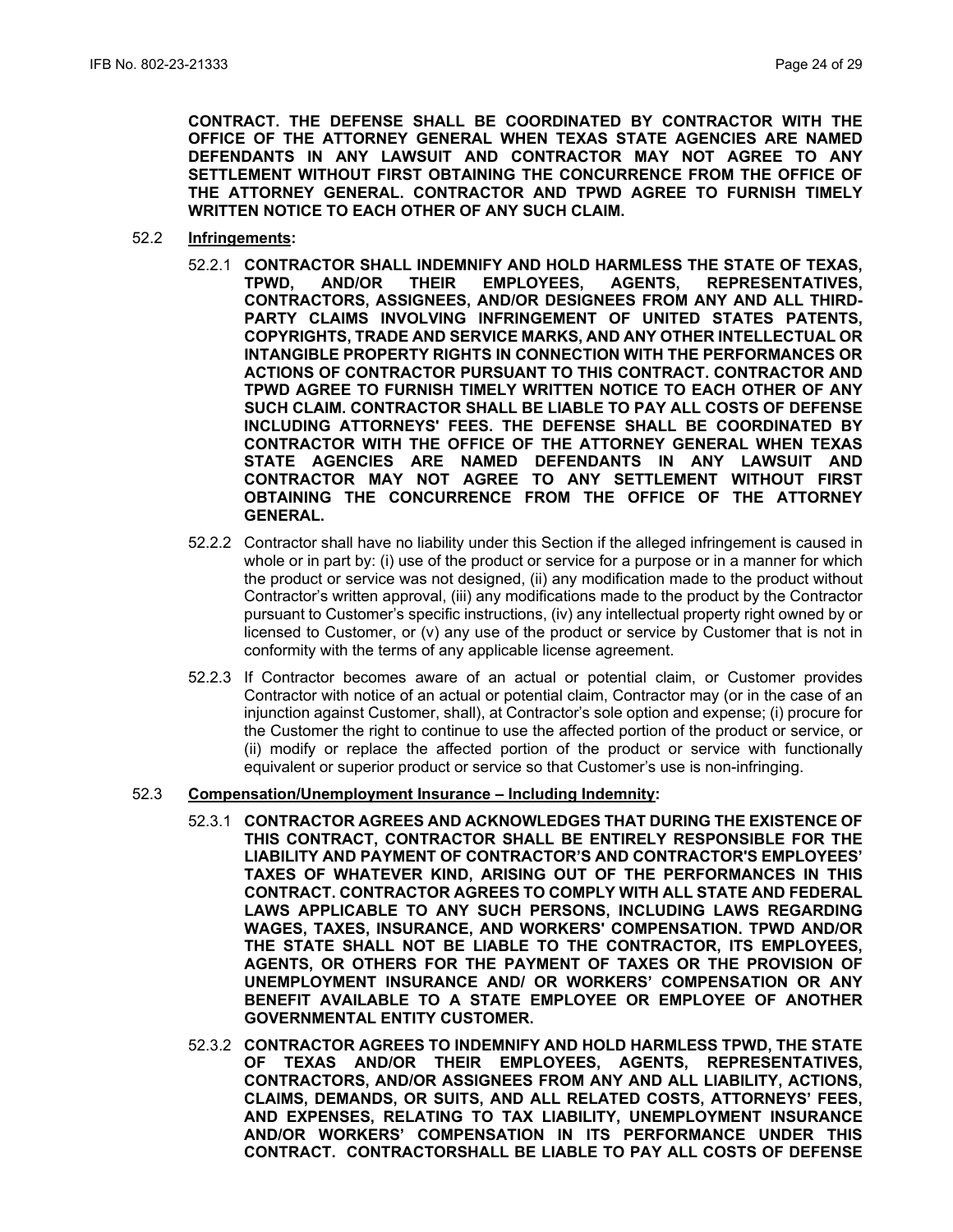**INCLUDING ATTORNEYS' FEES. THE DEFENSE SHALL BE COORDINATED BY VENDOR WITH THE OFFICE OF THE ATTORNEY GENERAL WHEN TEXAS STATE AGENCIES ARE NAMED DEFENDANTS IN ANY LAWSUIT AND CONTRACTOR MAY NOT AGREE TO ANY SETTLEMENT WITHOUT FIRST OBTAINING THE CONCURRENCE FROM THE OFFICE OF THE ATTORNEY GENERAL. CONTRACTOR AND TPWD AGREE TO FURNISH TIMELY WRITTEN NOTICE TO EACH OTHER OF ANY SUCH CLAIM.** 

- **53. CONTRACTOR LIABILITY FOR DAMAGE TO GOVERNMENT PROPERTY:** The Contractor shall be liable for all damages to government-owned, leased, or occupied property and equipment caused by the Contractor and its employees, agents, subcontractors, and suppliers, including any delivery or cartage company, in connection with any performance pursuant to the Contract. The Contractor shall notify the TPWD Contract Manager in writing of any such damage within one (1) calendar day.
- **54. FELONY CRIMINAL CONVICTIONS:** Respondent represents and warrants that Contractor has not and Respondent's employees have not been convicted of a felony criminal offense, or that, if such a conviction has occurred, Respondent has fully advised TPWD as to the facts and circumstances surrounding the conviction.
- **55. IMMIGRATION:** The Respondent represents and warrants that it shall comply with the requirements of the Immigration Reform and Control Act of 1986 and 1990 regarding employment verification and retention of verification forms for any individuals hired on or after November 6, 1986, who will perform any labor or services under the Contract. The Respondent also represents and warrants that it shall comply with the requirements of the Illegal Immigration Reform and Immigrant Responsibility Act of 1996 ("IIRIRA).
- **56. SUBCONTRACTORS:** Subcontractors providing service under the Contract shall meet the same requirements and level of experience as required of the Contractor. No subcontract under the Purchase Order shall relieve the primary Contractor of responsibility for the service. If the Contractor uses a subcontractor for any or all of the work required, the following conditions shall apply under the listed circumstances:
	- 56.1. Respondents planning to subcontract all, or a portion of the work shall identify the proposed subcontractors.
	- 56.2. Subcontracting shall be at the Contractor's expense.
	- 56.3. TPWD retains the right to check subcontractor's background and make determination to approve or reject the use of submitted subcontractors.
	- 56.4. The Contractor shall be the only Contact for TPWD and subcontractors. Respondent shall list a designated point of contact for all TPWD and subcontractor inquiries.
	- 56.5. The Contractor, in subcontracting for any performances specified herein, expressly understands and acknowledges that in entering into such subcontract(s), TPWD is in no manner liable to any subcontractor(s) of the Contractor. In no event shall this provision relieve the Contractor of the responsibility for ensuring that the performances rendered under all subcontracts are rendered so as to comply with all terms of this solicitation and Contract. The Contractor shall manage all quality and performance, project management, and schedules for subcontractors. The Contractor shall be held solely responsible and accountable for the completion of all work for which the Contractor has subcontracted.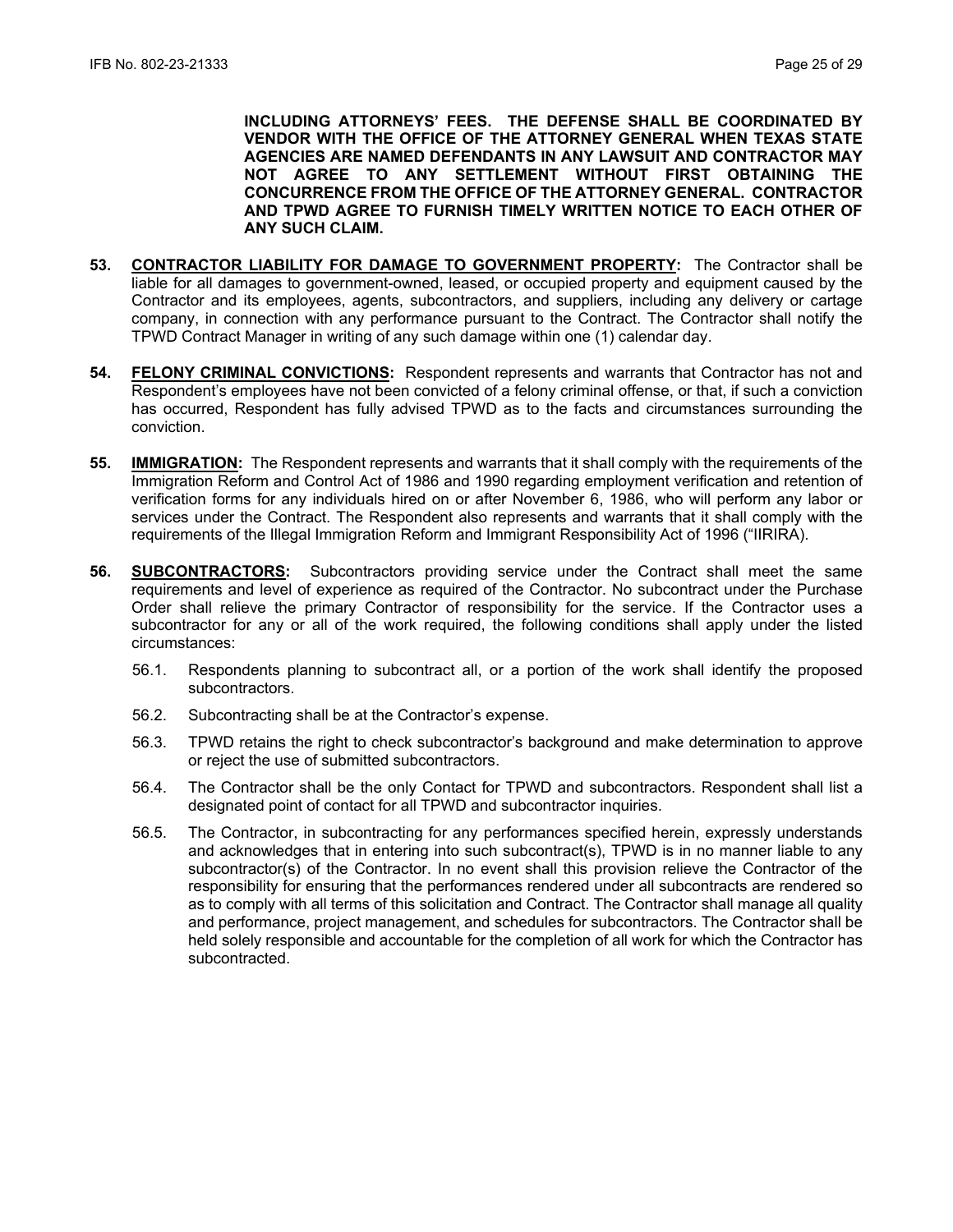- **57. PROTEST PROCEDURES:** Any actual or prospective Respondent who is aggrieved in connection with this solicitation, evaluation, or award of any Contract resulting from this solicitation may formally protest as provided in TPWD's rules at [TAC, Title 31, Part 2, Chapter 51, Subchapter L, Rule 51.350.](http://texreg.sos.state.tx.us/public/readtac$ext.TacPage?sl=R&app=9&p_dir=&p_rloc=&p_tloc=&p_ploc=&pg=1&p_tac=&ti=31&pt=2&ch=51&rl=350)
- **58. NON-APPROPRIATION OF FUNDS:** Any Contract resulting from this solicitation is subject to termination or cancellation, without penalty to TPWD, either in whole or in part, subject to the availability of state funds. TPWD is a state agency whose authority and appropriations are subject to actions of the Texas Legislature. If TPWD becomes subject to a legislative change, revocation of statutory authority, or lack of appropriated funds which would render TPWD's or Contractor's delivery or performance under the Contract impossible or unnecessary, the Contract will be terminated or cancelled and be deemed null and void. In the event of a termination or cancellation under this Section, TPWD will not be liable to Contractor for any damages, which are caused or associated with such termination, or cancellation and TPWD will not be required to give prior notice.
- **59. NON-DISCRIMINATION/CIVIL RIGHTS:** The Respondent agrees that no person shall, on the ground of race, color, religion, sex, national origin, age, disability, political affiliation, or religious belief, be excluded from the participation in, be denied the benefits of, be subjected to discrimination under, or be denied employment in the administration of, or in connection with, any program or activity funded in whole or in part with funds available under this Contract. The Respondent shall comply with Executive Order 11246, "Equal Employment Opportunity," as amended by Executive Order 11375, "Amending Executive Order 11246 relating to Equal Employment Opportunity," and as supplemented by regulations at 41 C.F.R. Part 60. The prime Contractor shall ensure that this clause is included in all subcontracts.
- **60. CONFLICT OF INTEREST:** Under Gov't Code §2155.003, Respondent represents and warrants that it has not given, offered to give, nor intends to give at any time hereafter any economic opportunity, future employment, gift, loan, gratuity, special discount, trip, favor, or service to a public servant in connection with the Contract. A TPWD employee may not have an interest in, or in any manner be connected with a Contract or response for a purchase of goods or services by an agency of the state. Any individual who interacts with public purchasers in any capacity is required to adhere to the guidelines established in Section 1.2 of the State of Texas Procurement Manual, which outlines the ethical standards required of public purchasers, employees, and Respondents who interact with public purchasers in the conduct of state business, and with any opinions of or rules adopted by the Texas Ethics Commission. Entities who are interested in seeking business opportunities with the State must be mindful of these restrictions when interacting with public purchasers of TPWD or purchasers of other state agencies.
- **61. HB1295 CERTIFICATE OF INTERESTED PARTIES**: If value of Contract will exceed one million dollars, in accordance with 2252.908 of the Government Code, A business entity must use the [Form 1295 filing](https://www.ethics.state.tx.us/whatsnew/elf_info_form1295.htm)  [application](https://www.ethics.state.tx.us/whatsnew/elf_info_form1295.htm) to enter the required information on Form 1295 and print a copy of the completed form. Once entered into the filing application, the completed form will include a unique certification number, called a "certification of filing." An authorized agent of the business entity must sign the printed copy of the form affirming under the penalty of perjury that the completed form is true and correct. The completed, printed, and signed Form 1295 bearing the unique certification of filing number must be filed with TPWD at the time of execution. Additional information can be found at:<https://www.ethics.state.tx.us/filinginfo/1295/> .
- **62. LIMITATION ON AUTHORITY; NO OTHER OBLIGATIONS:** Contractor shall have no authority to act for or on behalf of TPWD or the State of Texas except as expressly provided for in this Contract; no other authority, power or use is granted or implied. Contractor may not incur any debts, obligations, expenses, or liabilities of any kind on behalf of the State of Texas or TPWD.
- **63. DRUG-FREE WORKPLACE:** The Contractor shall comply with the applicable provisions of the Drug-Free Workplace Act of 1988.
- **64. NOTICES:** Any written notices required under this Contract will be by either hand delivery to Contractor's office address specified in the *Execution of Proposal, Exhibit A* of this Contract or by U.S. Mail, certified, return receipt requested, to TPWD, Attn: Purchasing, 4200 Smith School Road, Austin, TX 78744*.* Notice will be effective on receipt by the affected party. Either party may change the designated notice address in this Section by written notification to the other party.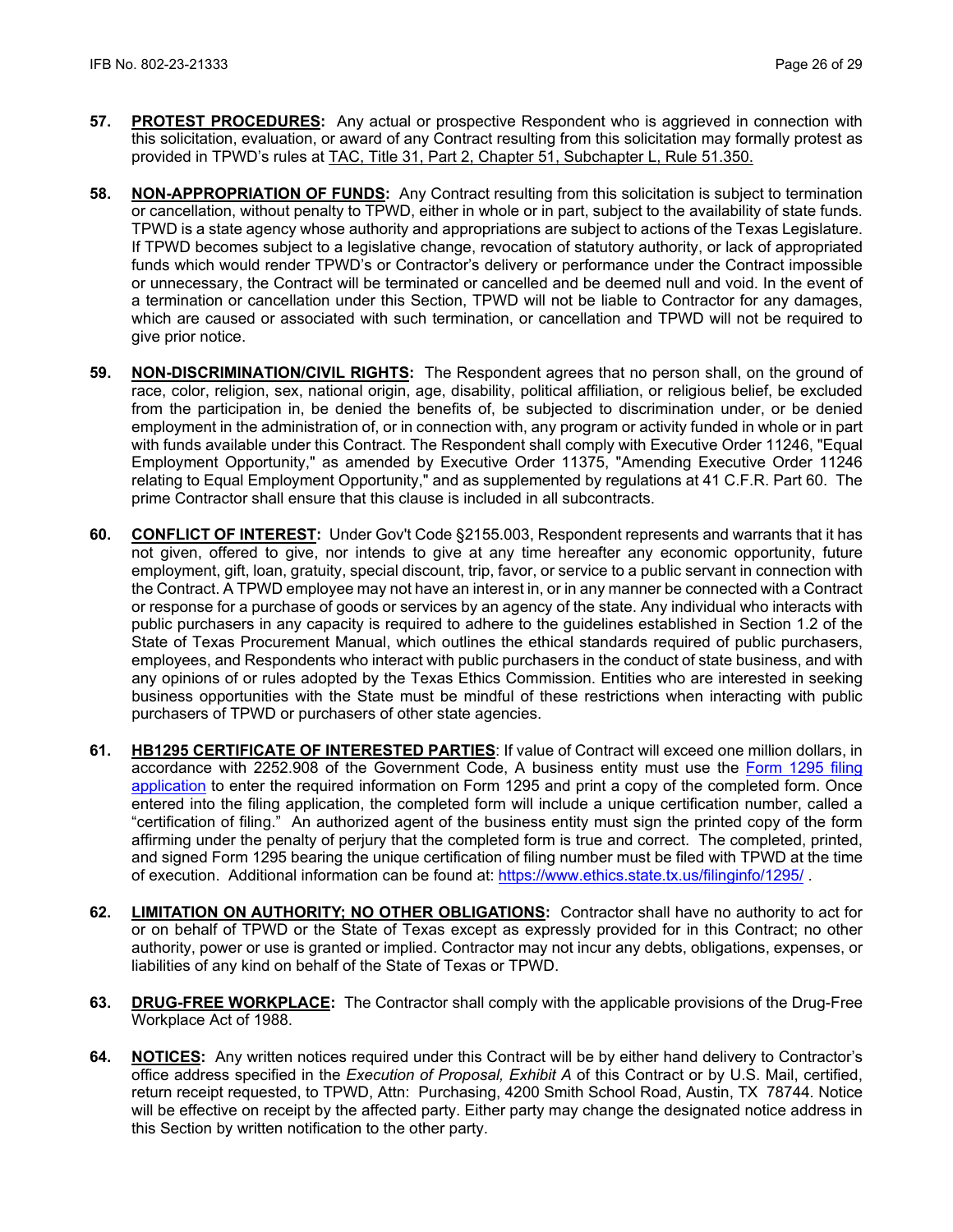- **65. ORDER OF PRECEDENCE:** In the case of conflicts between the Contract documents, the following shall control in this order of priority:
	- 65.1. Signed Contract/Purchase Order (or Notice of Award)
	- 65.2. Attachments to the Contract/Purchase Order (or Notice of Award)
	- 65.3. The Solicitation (e.g., RFP, IFB)
	- 65.4. Contractor's Response to the Solicitation and Contractor's Best and Final Offer, if applicable
- **66. CHILD SUPPORT OBLIGATION AFFIRMATION:** Under Section 231.006 of the Family Code, the vendor or applicant certifies that the individual or business entity named in this contract, bid or application is not ineligible to receive the specified grant, loan, or payment and acknowledges that this contract may be terminated and payment may be withheld if this certification is inaccurate.
- **67. NO ASSIGNMENT BY CONTRACTOR:** The awarded Contractor shall not assign its rights under the Contract or delegate the performance of its duties under the Contract without prior written approval from the TPWD. Any attempted assignment in violation of this provision is void and without effect.
- **68. COMPLIANCE WITH OTHER LAW:** In the execution of this Contract, Contractor shall comply with all applicable federal, state, and local laws, including laws governing labor, equal opportunity, safety, and environmental protection. Contractor shall make itself familiar with and at all times shall observe and comply with all federal, state, and local laws, ordinances, and regulations which in any manner affect performance under this Contract.
- **69. ENVIRONMENTAL PROTECTION:** The Respondent shall be in compliance with all applicable standards, orders, or regulations issued pursuant to the mandates of the Clean Air Act (42 U.S.C. §7401 et seq.) and the Federal Water Pollution Control Act, as amended, (33 U.S.C. §1251 et seq.).

## **70. U.S. DEPARTMENT OF HOMELAND SECURITY'S E-VERIFY SYSTEM:**

- 70.1. By entering into this Contract, the Contractor certifies and ensures that it utilizes and will continue to utilize, for the term of this Contract, the U.S. Department of Homeland Security's E-Verify system to determine the eligibility of:
	- 70.1.1. All persons employed to perform duties within Texas, during the term of the Contract; and
	- 70.1.2. All persons (including subcontractors) assigned by the Respondent to perform work pursuant to the Contract, within the United States of America
- 70.2. The Contractor shall provide, upon request of TPWD, an electronic or hardcopy screenshot of the confirmation or tentative non-confirmation screen containing the E-Verify case verification number for attachment to the Form I-9 for the three most recent hires that match the criteria above, by the Contractor, and Contractor's subcontractors, as proof that this provision is being followed.
- 70.3. If this certification is falsely made, the Contract may be immediately terminated, at the discretion of the state and at no fault to the state, with no prior notification. The Contractor shall also be responsible for the costs of any re-solicitation that the state must undertake to replace the terminated Contract.
- **71.** Pursuant to Texas Government Code, Title 10, Subchapter F, §§ 2270.001-2270.002, TPWD may not enter into a Contract that has a value of \$100,000 or more with a company and that employs 10 or more full-time employees (as defined by Texas Government Code, Title 8, Subchapter A, § 808.001, (except that the term does not include a sole proprietorship) that boycotts Israel. By signing this bid, Bidder verifies that in accordance with Texas Government Code, Title 10, Subchapter F, §§ 2270.001-2270.002, Bidder:
	- 71.1. Does not boycott Israel; and
	- 71.2. Will not boycott Israel during the term of the Contract.
- **72.** Pursuant to *Texas Government Code*, Title 10, Subchapter F, §§ 2252.151-2252.154, TPWD may not enter into a Contract with a company (as defined by *Texas Government Code*, Title 8, Subchapter A, § 806.051) that is identified on a list prepared and maintained by the Texas Comptroller of Public Accounts under *Texas*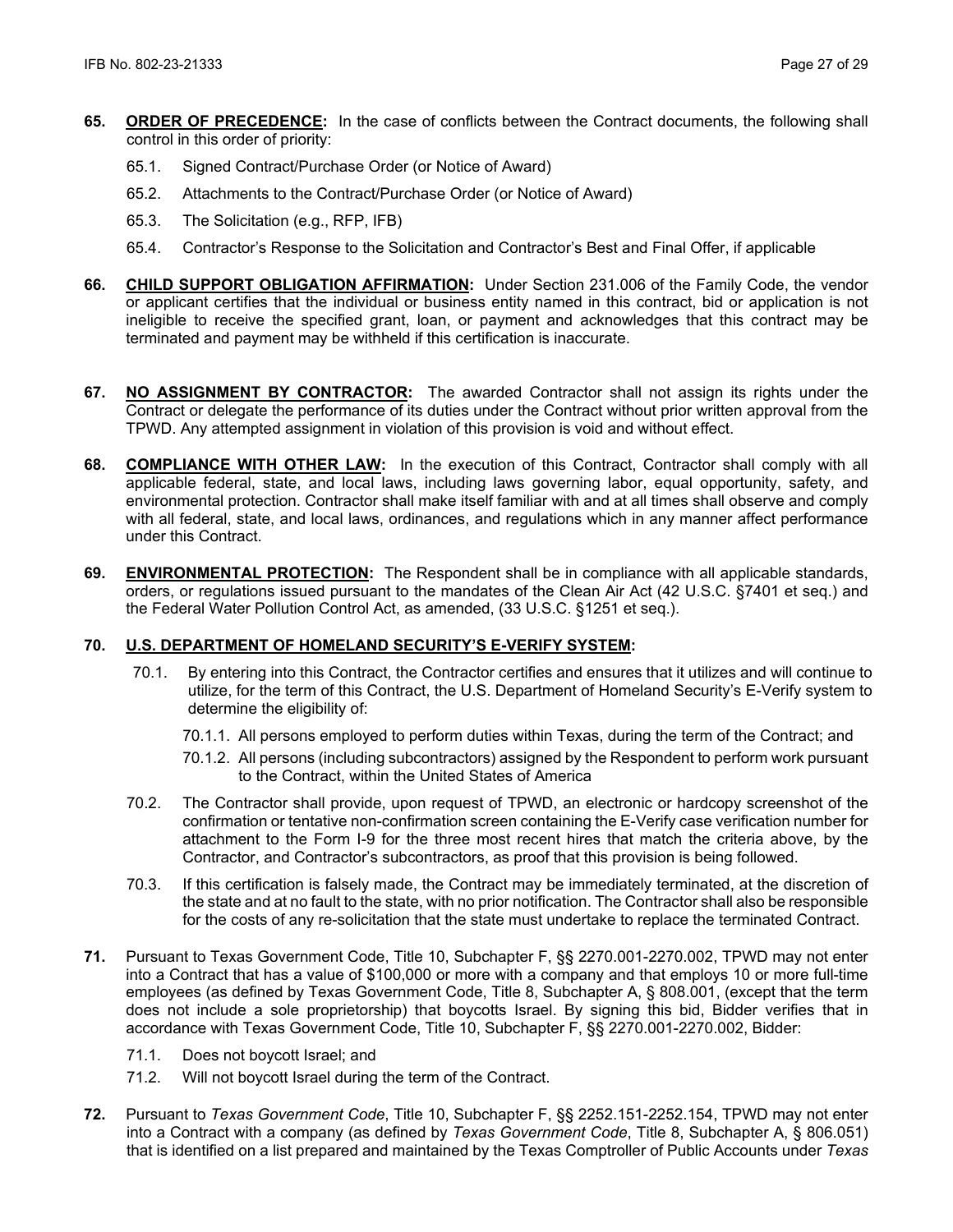*Government Code*, §§ 806.001, 807.051 or 2252.153. By signing this bid, Bidder certifies that it is not a company identified on a list as prepared and maintained by the Texas Comptroller of Public Accounts pursuant to *Texas Government Code*, §§ 806.001, 807.051 or 2252.153.

- **73.** By signature hereon, the bidder acknowledges that *Texas Government Code*, Title 10, Subchapter F, §§ 2252.201-2252.205 requires that all iron or steel products produced through a manufacturing process used in this project must be produced in the United States. By signing this bid, Bidder certifies that its bid price represents full compensation for compliance with the requirements of *Texas Government Code*, Title 10, Subchapter F, §§ 2252.201-2252.205.
- **74. TEXAS BIDDER AFFIRMATION:** Respondent certifies that if a Texas address is shown as the address of the Respondent on this response, Respondent qualifies as a Texas Bidder as defined in Section 2155.444(c) of the Texas Government Code.
- **75. CONTRACTING INFORMATION RESPONSIBILITIES:** In accordance with Section 552.372 of the Texas Government Code, Contractor agrees to (1) preserve all contracting information related to the Contract as provided by the records retention requirements applicable to TPWD for the duration of the Contract, (2) promptly provide TPWD any contracting information related to the Contract that is in the custody or possession of the Contractor on request of TPWD, and (3) on termination or expiration of the Contract, either provide at no cost to TPWD all contracting information related to the Contract that is in the custody or possession of the Contractor or preserve the contracting information related to the Contract as provided by the records retention requirements applicable to TPWD. Except as provided by Section 552.374(c) of the Texas Government Code, the requirements of Subchapter J, Chapter 552, Government Code may apply to the Contract and the Contractor agrees that the Contract can be terminated if the Contractor knowingly or intentionally fails to comply with a requirement of that subchapter.
- **76. CYBERSECURITY TRAINING:** If Respondent has access to any state computer system or database, Respondent shall complete cybersecurity training and verify completion of the training program to TPWD pursuant to and in accordance with Gov't Code § 2054.5192.
- **77. CLOUD COMPUTING STATE RISK AND AUTHORIZATION MANAGEMENT PROGRAM**: Pursuant to Section 2054.0593(d)-(f) of the Texas Government Code, relating to cloud computing state risk and authorization management program, Respondent represents and warrants that it complies with the requirements of the state risk and authorization management program and Respondent agrees that throughout the term of the contract it shall maintain its certifications and comply with the program requirements in the performance of the contract.
- **78. FINANCIAL PARTICIPATION PROHIBITED AFFIRMATION:** Pursuant to Section 2155.004(a) of the Texas Government Code, Respondent certifies that neither Respondent nor any person or entity represented by Respondent has received compensation from TPWD to participate in the preparation of the specifications or solicitation on which this Response or Contract is based. Under Section 2155.004(b) of the Texas Government Code, Respondent certifies that the individual or business entity named in this Response or Contract is not ineligible to receive the specified Contract and acknowledges that the Contract may be terminated, and payment withheld if this certification is inaccurate.
- **79. ABORTION PROVIDER AND AFFILIATE TRANSACTIONS PROHIBITED:** Respondent represents and warrants that the Contract is not a taxpayer resource transaction prohibited by Section 2272.003 of the Texas Government Code and that payments made by TPWD to Contractor and Contractor's receipt of appropriated funds under the Contract are not prohibited by Article IX, Section 6.25 of the General Appropriations Act.
- **80. FOREIGN TERRORIST ORGANIZATIONS:** Section 2252.152 of the Texas Government Code prohibits TPWD from awarding a Contract to any person who does business with Iran, Sudan, or a foreign terrorist organization as defined in Section 2252.151 of the Texas Government Code. Respondent certifies that it is not ineligible to receive the Contract.
- **81. HUMAN TRAFFICKING PROHIBITION:** Under Section 2155.0061 of the Texas Government Code, the Respondent certifies that the individual or business entity named in this Response or Contract is not ineligible to receive the specified Contract and acknowledges that this Contract may be terminated, and payment withheld if this certification is inaccurate.